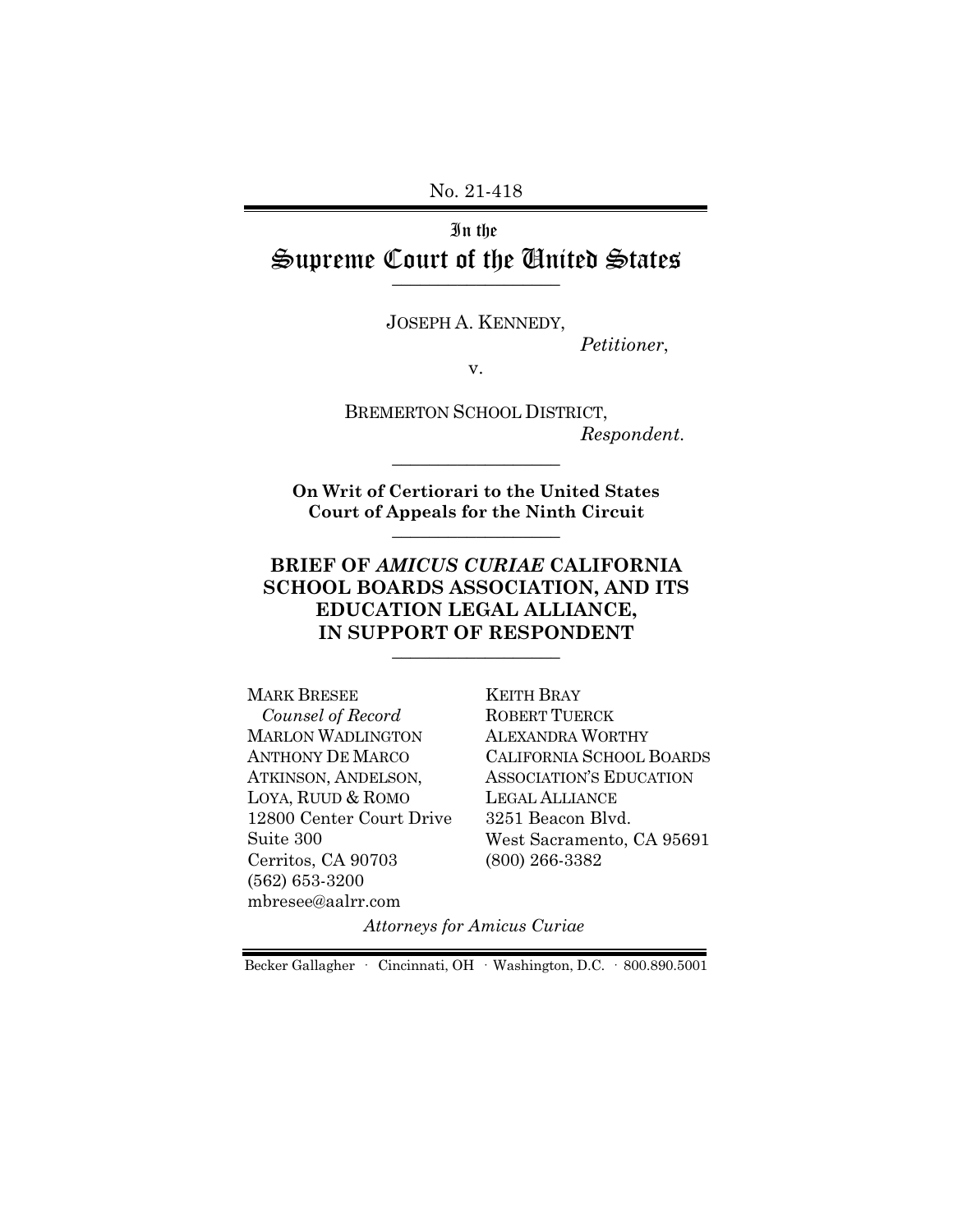# **TABLE OF CONTENTS**

| TABLE OF AUTHORITIES<br>11                                                                                                                                              |
|-------------------------------------------------------------------------------------------------------------------------------------------------------------------------|
| IDENTITY AND INTEREST OF AMICUS CURIAE                                                                                                                                  |
| INTRODUCTION AND SUMMARY OF                                                                                                                                             |
|                                                                                                                                                                         |
| I. Pickering and Garcetti Appropriately Balance<br>Individual Interests and Government Interests,<br>Especially in the Public School Setting, and                       |
| II. Applying Pickering and Garcetti in this Case, the<br>Ninth Circuit Decision Should be Affirmed  10                                                                  |
| A. In this Case, Kennedy Spoke as an<br>Employee, and Kennedy's Application of<br>Garcetti is Overly Narrow and Unworkable<br>Especially in a Public School Context  10 |
| B. In this Case, the Balance of Interests Tip in<br>the District's Favor $\dots \dots \dots \dots \dots \dots \dots \dots$                                              |
| 1. The District's Actions Were Justified by<br>the Legitimate Governmental Interests it<br>Sought to Protect and Advance 14                                             |
| A Rule That a Disclaimer by a Public<br>2.<br>School District Cures any Establishment<br>Clause Concerns Would be Unworkable<br>and Ineffective  18                     |
|                                                                                                                                                                         |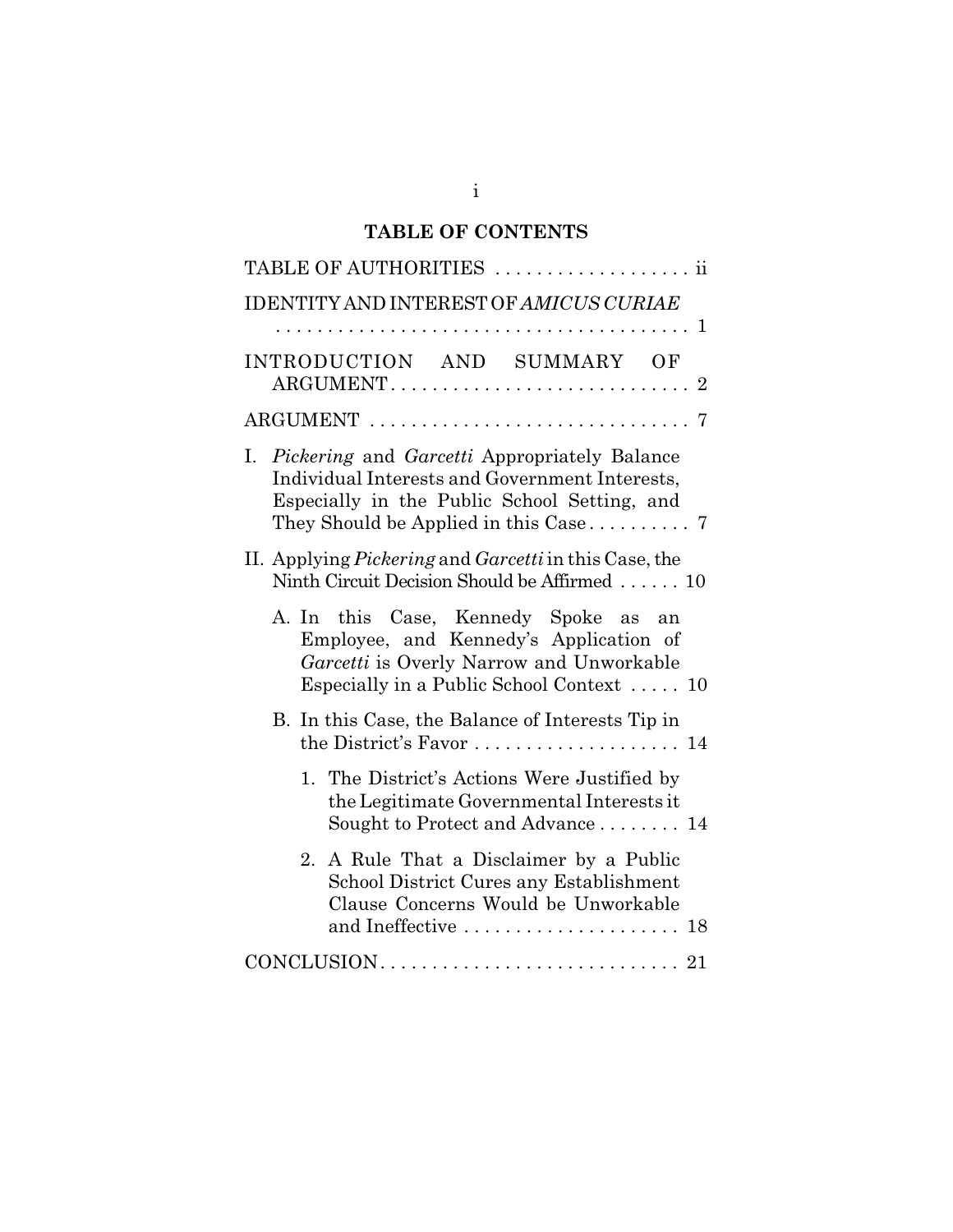# **TABLE OF AUTHORITIES**

# **CASES**

| Ansonia Bd. of Educ. v. Philbrook,                                                                           |
|--------------------------------------------------------------------------------------------------------------|
| Bd. of Educ. v. Earls,                                                                                       |
| Berry v. Department of Social Services,<br>447 F.3d 642 (9th Cir. 2006). 9                                   |
| Board of County Com'rs, Wabaunsee County v.                                                                  |
| Capitol Square Review and Advisory Bd. v. Pinette,                                                           |
| City of San Diego v. Roe,<br>543 U.S. 77 (2004). $\ldots \ldots \ldots \ldots \ldots \ldots \ldots \ldots$ 7 |
| Connick v. Myers,                                                                                            |
| Edwards v. Aguillard,                                                                                        |
| Garcetti v. Ceballos,<br>547 U.S. 410 (2006). $\ldots$ . $\ldots$ . $\ldots$ 7, 8, 10, 11, 14                |
| General Electric Co. v. Gilbert,                                                                             |
| Good News Club v. Milford Cent. School,                                                                      |
| Hazelwood School Dist. v. Kuhlmeier,                                                                         |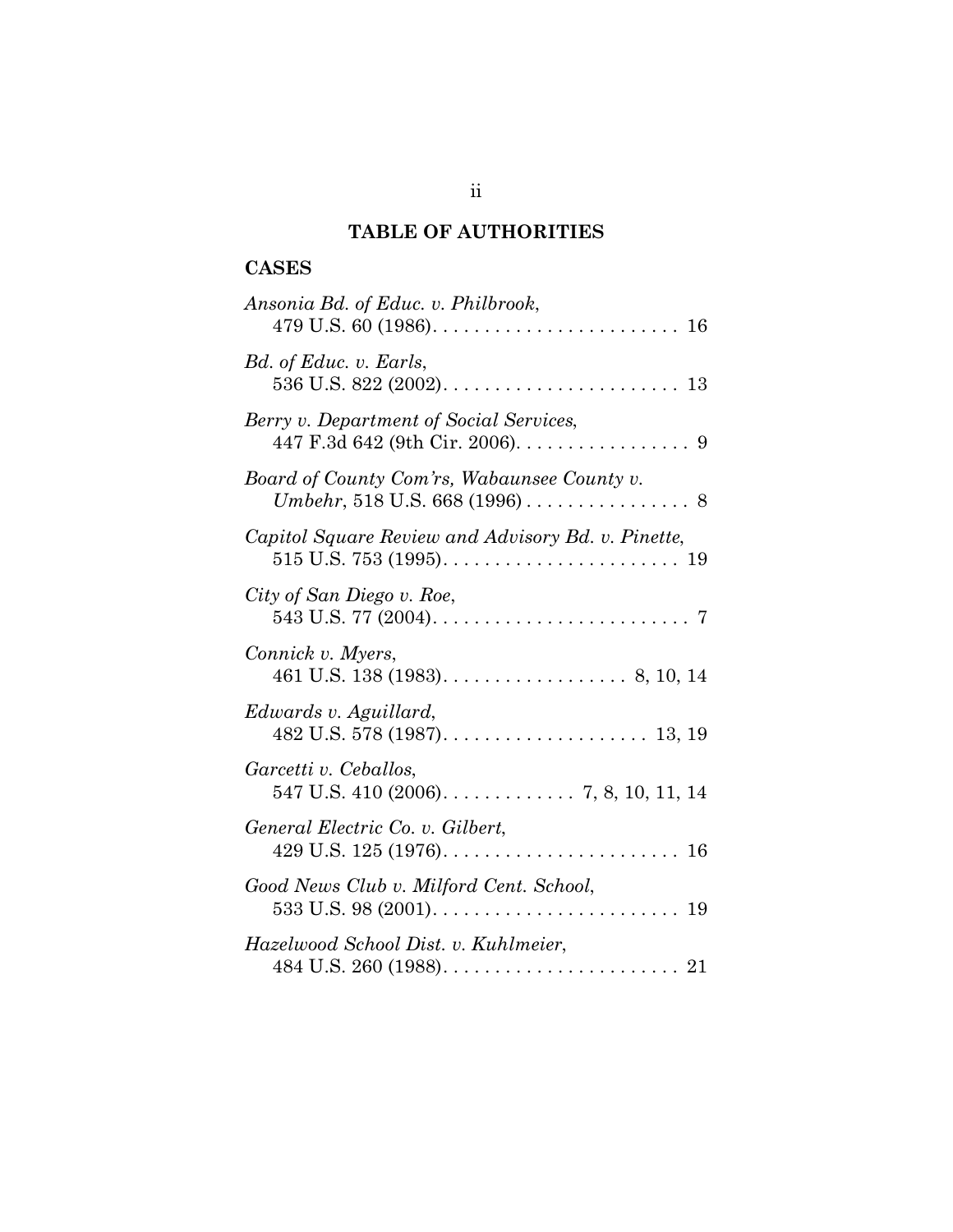| Janus v. American Federation of State, County,<br>and Municipal Employees, Council 31, |
|----------------------------------------------------------------------------------------|
| Knight v. Connecticut,                                                                 |
| Lamb's Chapel v. Ctr. Moriches Union Free Sch.                                         |
| Lee v. Weisman,                                                                        |
| Pickering v. Bd. of Ed. of Township High School                                        |
| Rosenberger v. Rector & Visitors,                                                      |
| Tucker v. State of Cal. Dept. of Ed.,<br>97 F.3d 1204 (9th Cir. 1996). 9               |
| United States v. Treasury Employees,                                                   |
| Vernonia Sch. Dist. 47J v. Acton,                                                      |
| Waters v. Churchill,                                                                   |
| Widmar v. Vincent,                                                                     |
| <b>CODE</b>                                                                            |
|                                                                                        |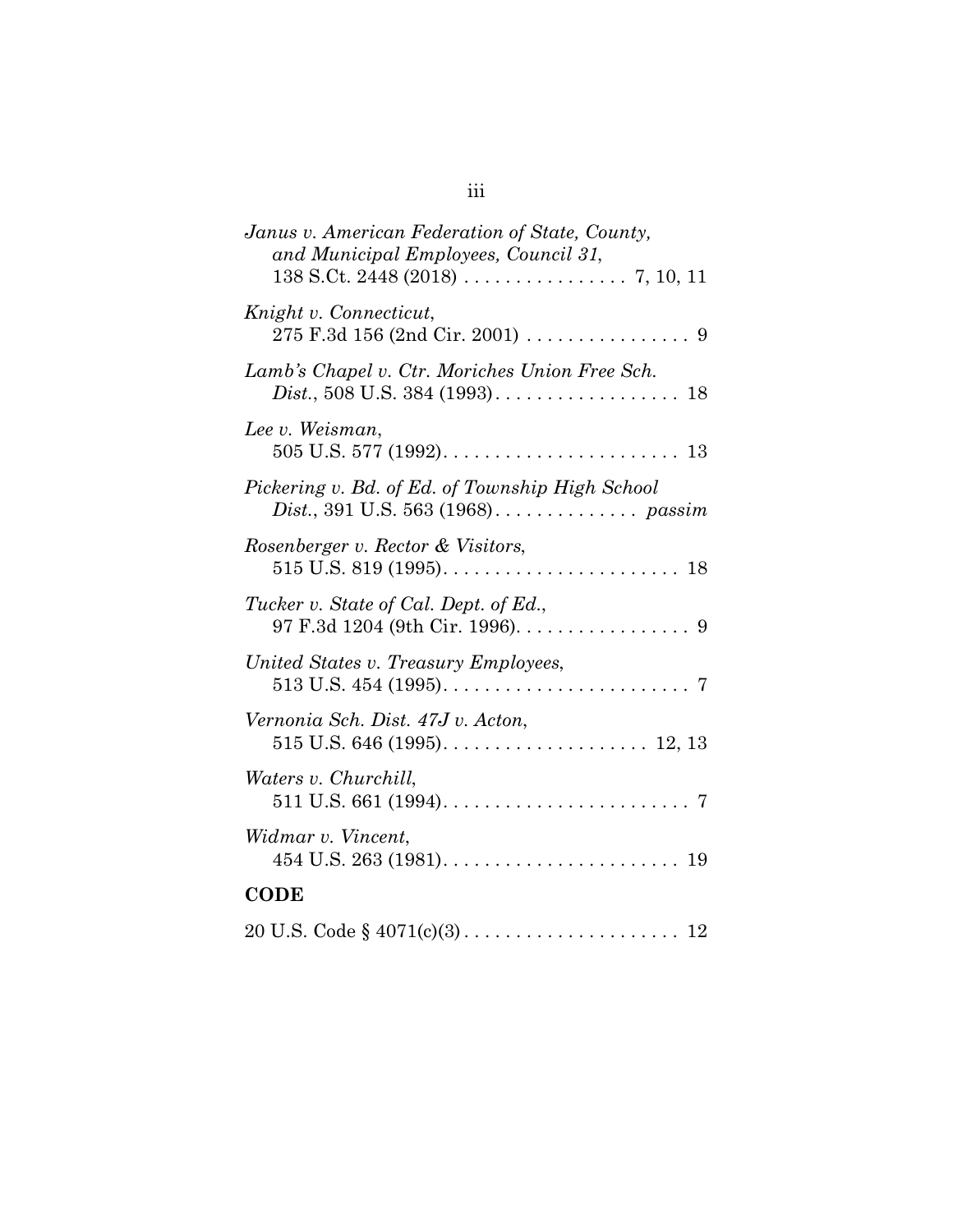# **OTHER AUTHORITIES**

| EEOC Compliance Manual, Section $12$ -IV(A)(2)                                                      |  |
|-----------------------------------------------------------------------------------------------------|--|
| (Discussion of Request), https://perma.cc/UE8Y-                                                     |  |
|                                                                                                     |  |
| What Sport Means in America: A Study of Sport's<br>Role in Society, U.S. Anti-Doping Agency (2011), |  |
| https://perma.cc/66HL-5A7N  20, 21                                                                  |  |

# iv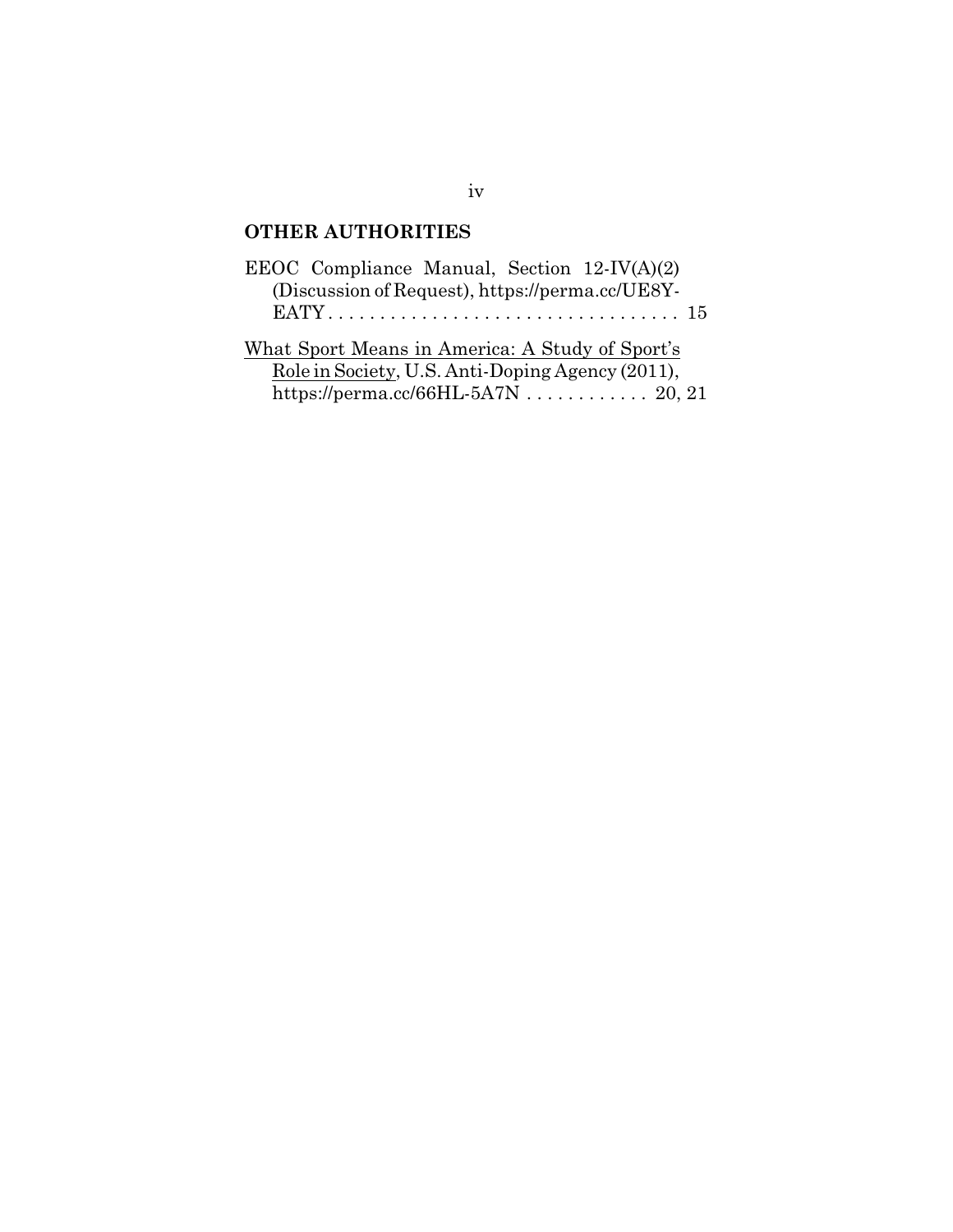### **IDENTITY AND INTEREST OF** *AMICUS CURIAE*

Pursuant to Supreme Court Rule 37, *Amicus Curiae*, the California School Boards Association ("CSBA") and its Education Legal Alliance ("ELA") submit this brief supporting Respondent Bremerton School District.<sup>1</sup>

CSBA is a California non-profit association duly formed and validly existing under the laws of the State of California. As a part of the CSBA, the ELA is composed of nearly 700 CSBA member entities dedicated to addressing legal issues of statewide concern to school districts and county offices of education. As part of its activities, the ELA files *amicus curiae* briefs in litigation which impacts California public educational agencies as a whole.

School districts in California and across the nation are entrusted with educating students from countless cultures and backgrounds, including innumerable religious traditions, from pre-school through high school. CSBA and the ELA have a strong interest in ensuring that the resolution of the issues presented in this case will provide California public schools with reasonable, workable standards for navigating their obligations and authority related to the Free Speech, Free Exercise, and Establishment Clauses of the First Amendment, as well as their obligation to reasonably

<sup>&</sup>lt;sup>1</sup> All parties have given blanket consent to the filing of this brief. No counsel for a party authored this brief in whole or in part. No person other than *amici curiae* made any monetary contribution intended to fund the preparation or submission of this brief.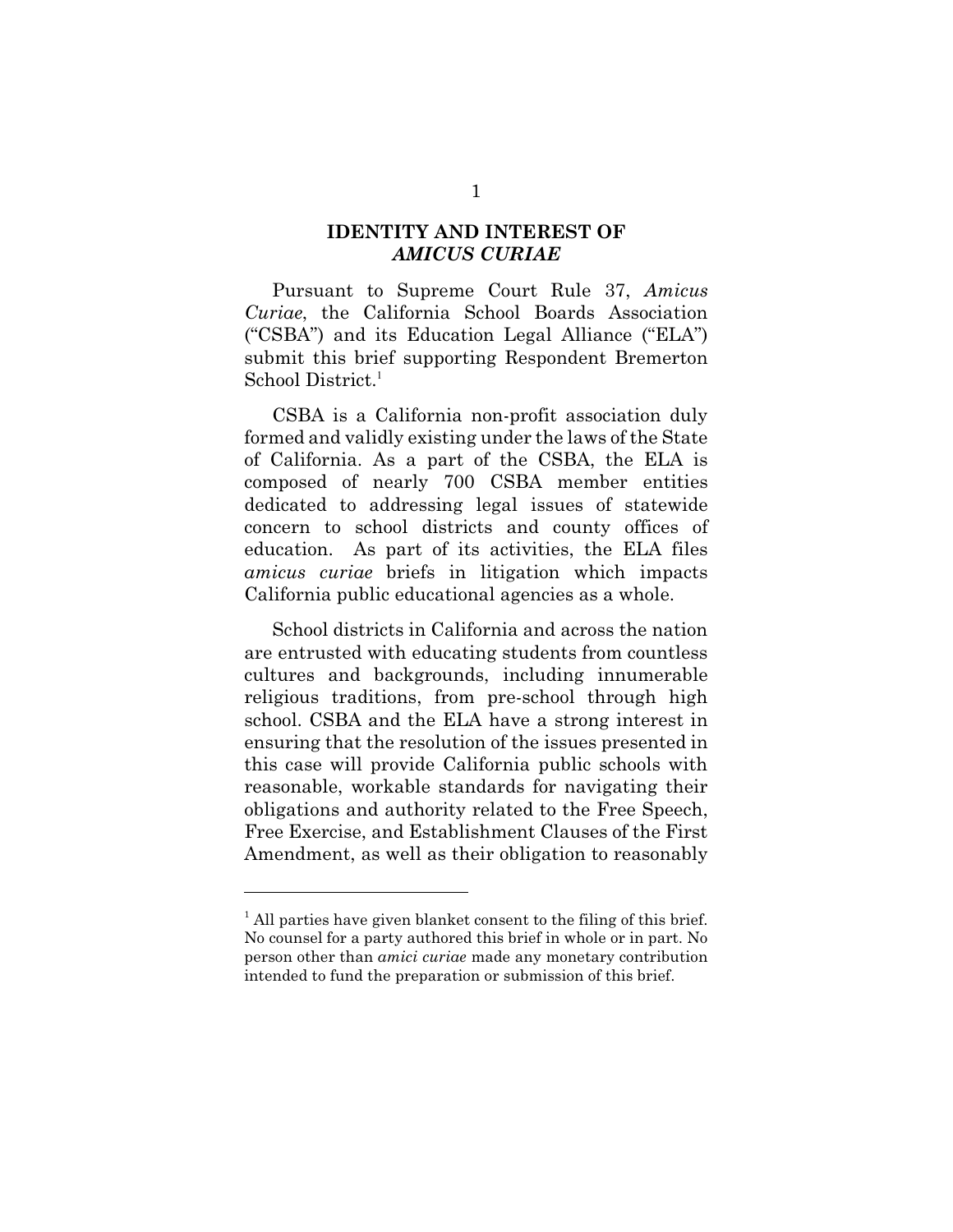accommodate employee religious beliefs and practices under Title VII of the Civil Rights Act of 1964.

### **INTRODUCTION AND SUMMARY OF ARGUMENT**

Public employees, including public school teachers, regularly engage in quiet, personal prayer while they are in the workplace, and neither CSBA nor the ELA have an interest in limiting that activity or questioning this Court's precedent that balances personal and governmental interests when analyzing speech and exercise activity in the government workplace.

However, this case invokes this Court's precedent regarding the exercise of constitutional rights by public employees, precedent which dictates that context matters, as it should here. In the full context of the record in this case quiet, personal prayer by a public employee is not what this case is about — this case is not about a high school teacher bowing her head in prayer in the faculty cafeteria prior to eating, even if it might occur in view of student cafeteria workers or students passing by; this case is not about a teacher wearing a yarmulke in the classroom; this case does not ask whether public school teachers and coaches are prohibited from engaging in any religious activity or expression while they are on duty.

This case is about school districts ability to navigate the appropriate balance between honoring an individual's First Amendment right to private prayer and protecting students. This case is about Petitioner and former high school football coach Joseph Kennedy's ("Kennedy") decision and demand, conveyed through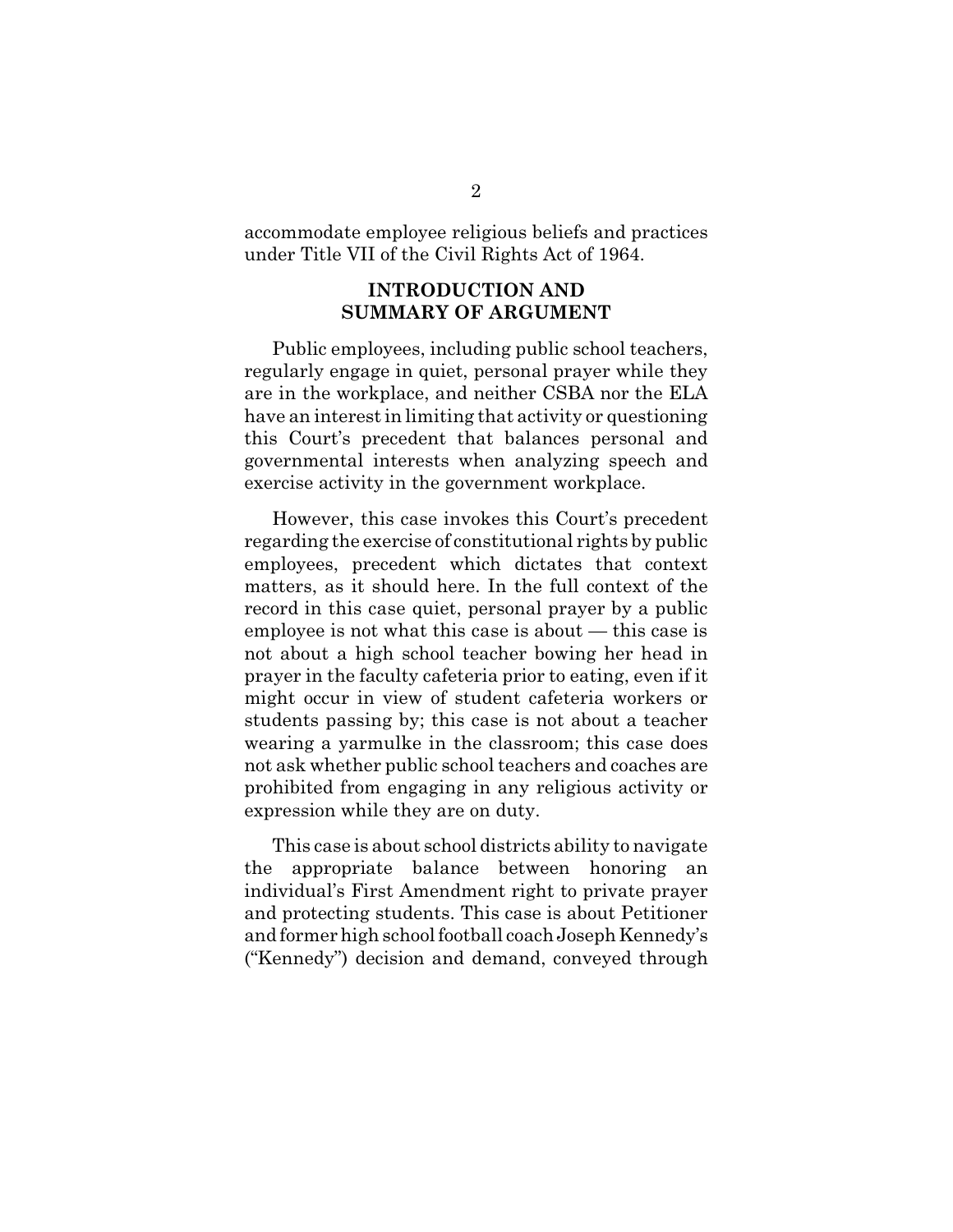counsel and publicized widely by both Kennedy and counsel, that he be permitted to return to his longstanding "practice" of engaging in "verbal" and "audible" prayer with students, to "help[] these kids be better people," in the middle of the school's football field in a crowded stadium immediately following the end of each game. And, it is about more than that — Kennedy's "defiant" and "unyielding stance" (in the words of Ninth Circuit dissenting Judge Ikuta) occurred in the midst of other relevant, significant contextual facts: when Kennedy returned to his previous practice, students authorized to be on the field were physically knocked over by reporters and other spectators who jumped a fence to get on the field to join or witness Kennedy's conduct; Kennedy invited the presence and involvement of a state legislator who supported Kennedy, spoke to the legislator of his plan on the sidelines during the game, and invited the legislator to join the after game prayer to speak to the students and others; a Satanist group demanded access to the field, contending the District was allowing the football field to be a forum for expressive activity by members of the public; the District was flooded with emails and media inquiries; several parents complained about Kennedy's practice, some commenting that their children had felt compelled to participate; parents of students knocked over after the game complained; coaches who did not express agreement with Kennedy were threatened, including the head coach, Kennedy's supervisor, who ended up (along with other coaches) declining to return the following season because of the "unsafe situation" he felt subjected to; a District employee, the parent of a District student, was the target of a social media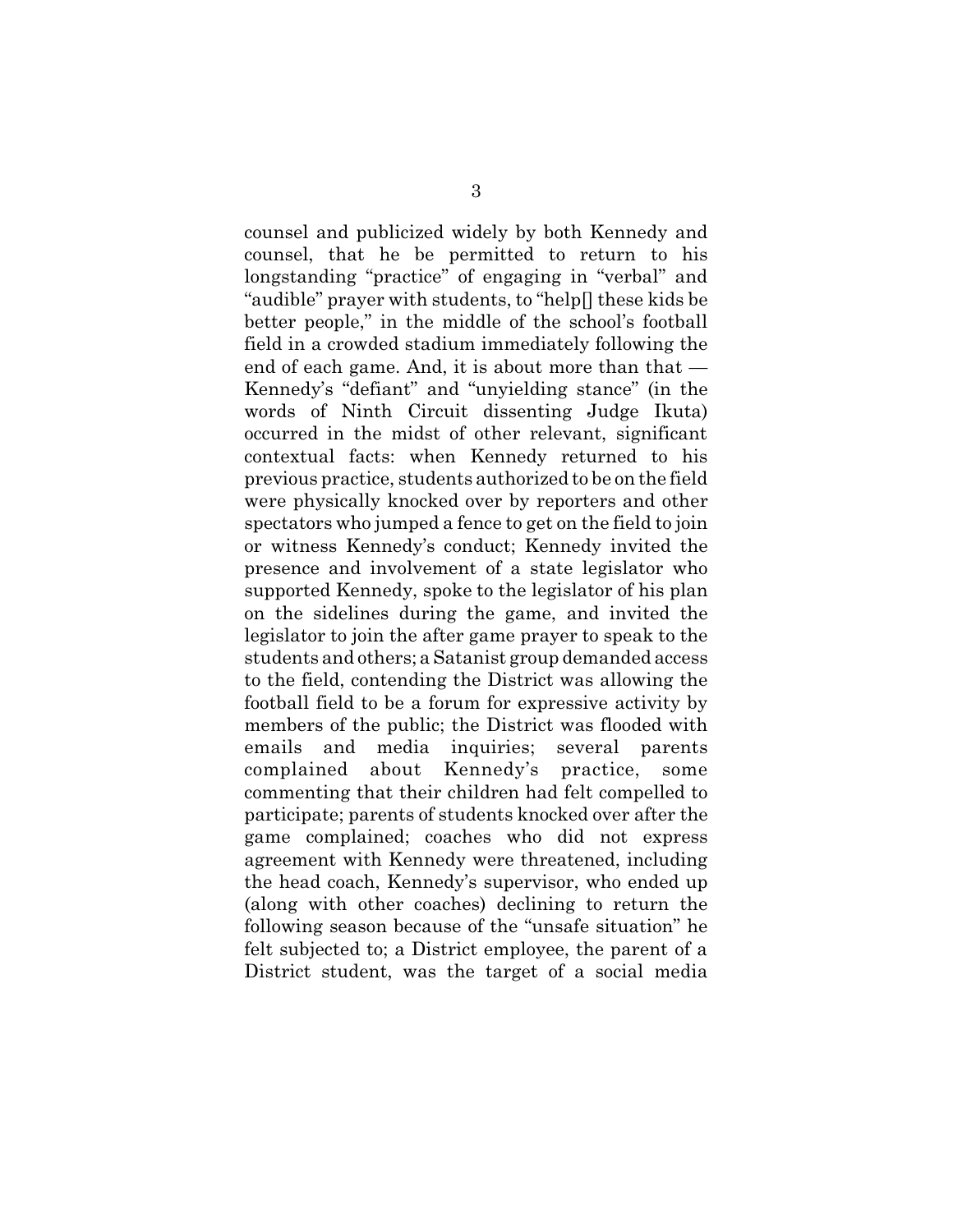campaign advocating her termination from employment after she wrote about her experience of being bullied and harassed daily, in high school, for not joining in similar religious activities. This is the context in which the District had to decide what to do.

And throughout, the District's conduct was measured and respectful of the legitimacy of the competing interests here, and it attempted to reasonably navigate those interests. When the District learned that for several years Kennedy had led pregame locker room prayers to a captive audience of players, and post-game overtly religious prayers in the midst of motivational speeches to his players conduct which came to the attention of the District through an opposing coach characterizing the on-field practice as being "allowed" by the District — Kennedy was not removed from his position. Instead, the District tried to work with him to strike an appropriate balance between his faith-based desires and the District's interests as an employer, and as a required protector of student safety and student rights, seeking as it must, to avoid the appearance of endorsement, and endeavoring to avoid its athletic venues from becoming public forums immediately after each game ends. The District repeatedly encouraged Kennedy and his counsel to interact in good faith to discuss how Kennedy's desire to pray after games could be reasonably accommodated. These invitations continued even after Kennedy and his counsel announced that Kennedy would defy the District's direction and return to leading post-game, mid-field prayer. Every District invitation to engage in good faith dialogue was flatly ignored by Kennedy and his counsel.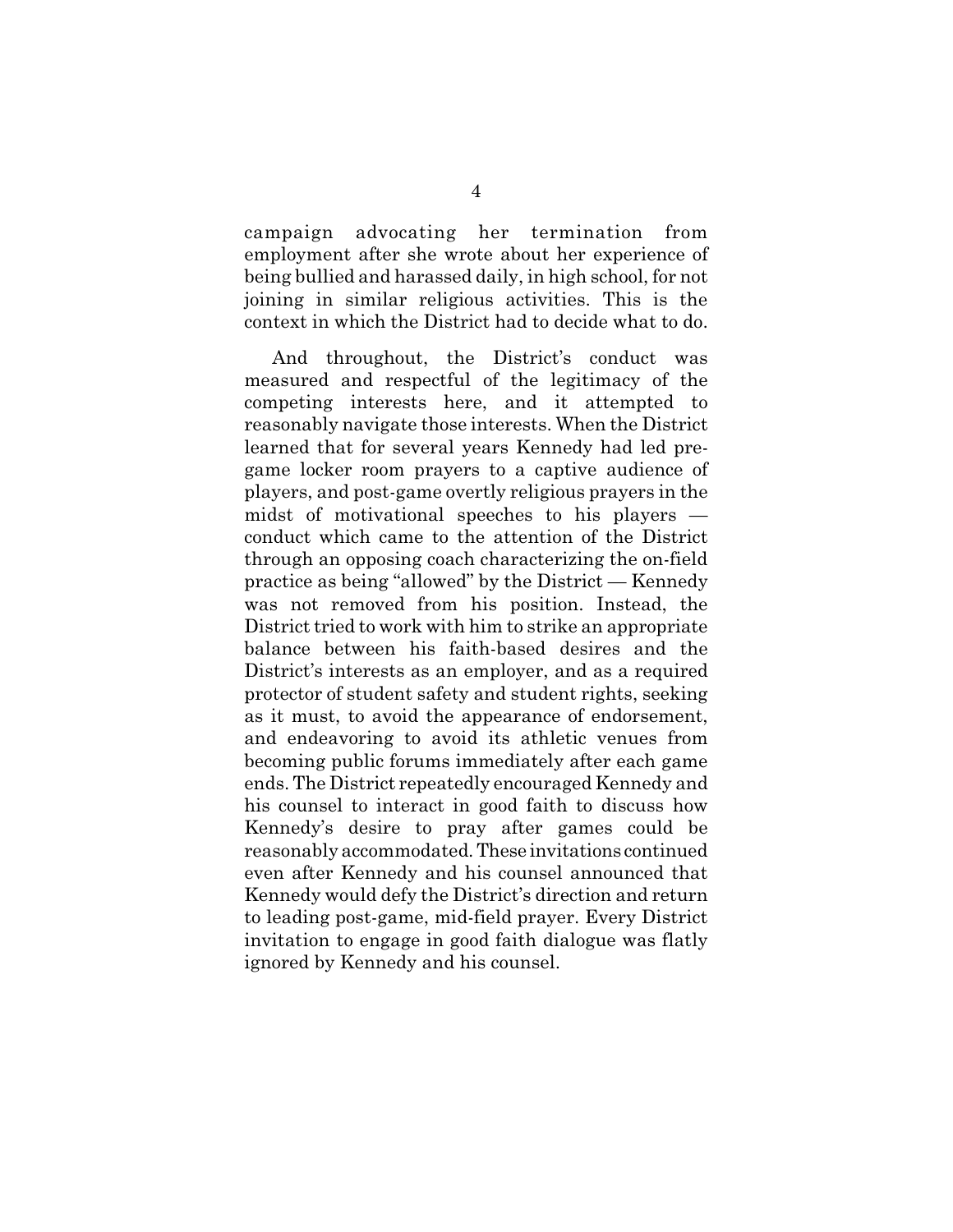As Ninth Circuit Judge Ikuta accurately stated in her dissent to the denial of rehearing en banc below, Kennedy's "defiant" and "unyielding stance" put the District in a "no-win situation." The District has employees who possess rights under Title VII and the Constitution, and the latter are neither shed at the schoolhouse gate nor equivalent in scope as they are outside that gate. Communication from Kennedy's counsel sent the clear message that litigation would be the likely result if Kennedy was not permitted to do exactly what he wanted, where he wanted, when he wanted, regardless of the circumstances repercussions. The District also had the obligation (and the prerogative) to address concerns and complaints that students did or might feel compelled to participate; to address an incident that occurred where innocent students could have been injured; that nonparticipating or opposing employees were threatened and ridiculed publicly; that despite their best efforts they could not prevent people from charging onto the field after games; and that allowing Kennedy's demanded practice to continue, even if the District deemed his practice that of a private citizen rather than a District employee, would obligate it to provide on-field access to other groups demanding access for First Amendment activity.

This is an employment case, not a student free exercise case or a public forum access case as many of Kennedy's citations would suggest. The question is not whether private personal prayer should be allowed, but rather whether a school district should be liable for an employee who chooses to pray with students while on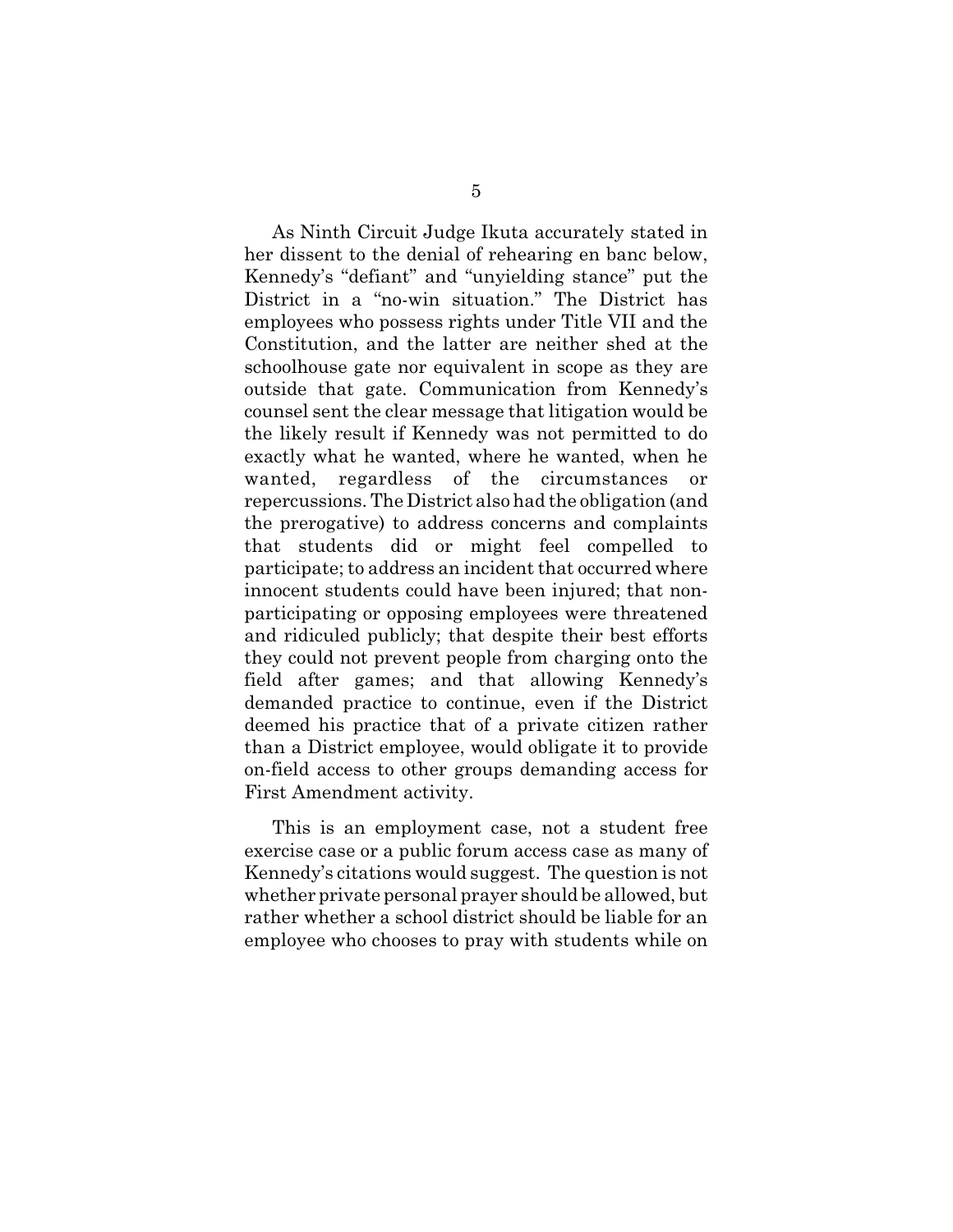duty at school events after having been given accommodations for private prayer.

This Court's longstanding precedent dictates that context matters in cases involving public employee First Amendment rights, just as it does in cases involving public school student First Amendment rights. It is contexts like the one in this case that cry out for this Court to reinforce and reaffirm the analysis it laid out in *Pickering v. Bd. of Ed. of Township High School Dist.*, 391 U.S. 563 (1968), one that for decades has provided the school officials and judges of this Nation with workable standards for determining, in specific factual contexts, whether and when public employees are speaking as private citizens on matters of public concern rather than as public employees, and when the employee speaks as a private citizen whether the interests of the public employer outweigh the rights of the employee.

CSBA and the ELA urge this Court to reaffirm the *Pickering* analysis in this case, to reject Kennedy's contention that public school employee religious activity is by definition private speech subject to strict scrutiny, and to confirm that applying *Pickering* leads to the conclusion that: 1) Kennedy acted as a public employee in his post-game speeches and prayers; and 2) even if his speech is deemed private the District's interests, especially in light of its relentless effort to initiate discussions to find common ground and accommodate Kennedy, outweighed Kennedy's right to engage in prayer at the exact time, place and manner he demanded.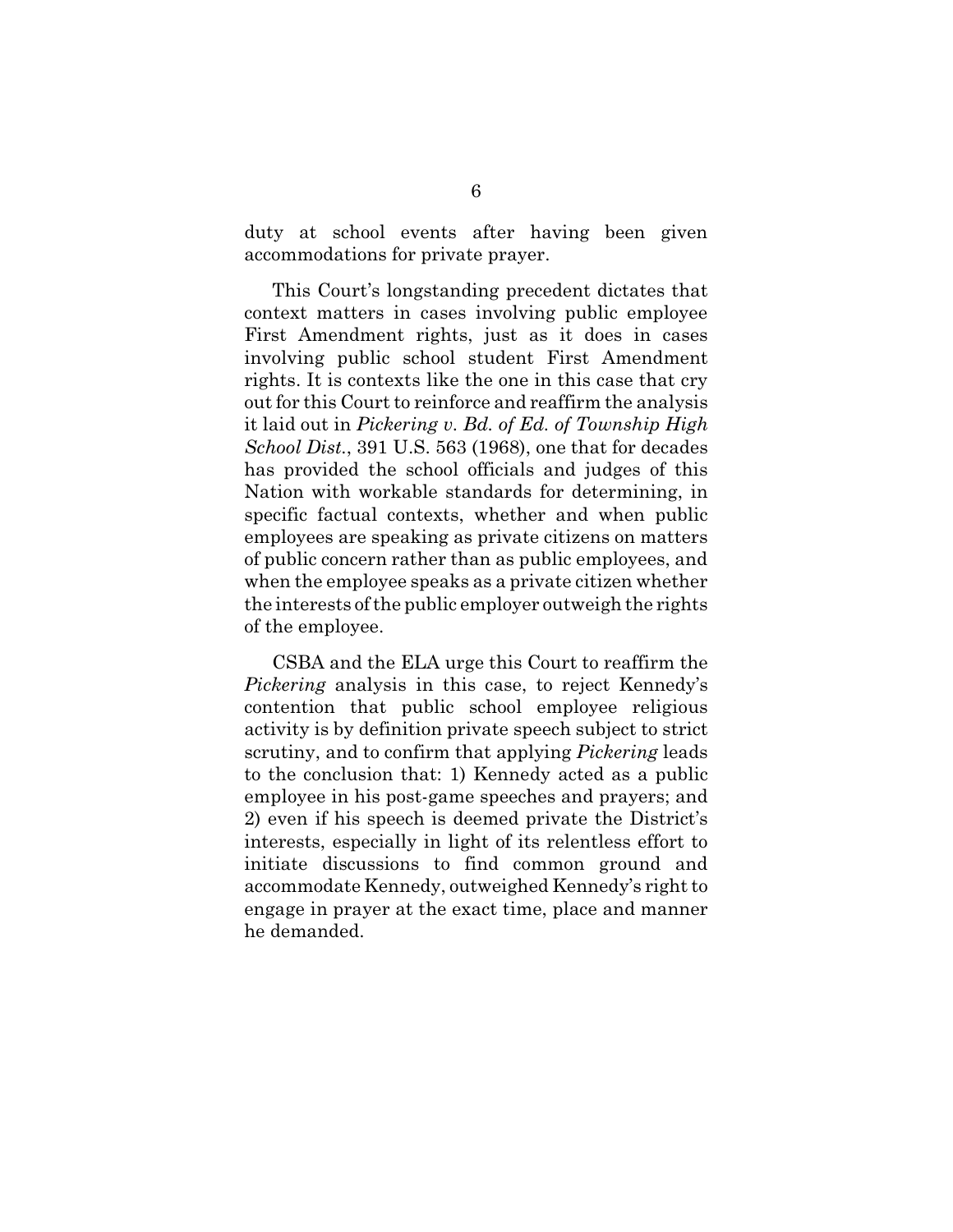#### **ARGUMENT**

# **I.** *PICKERING* **AND** *GARCETTI* **APPROPRIATELY BALANCE INDIVIDUAL INTERESTS AND GOVERNMENT INTERESTS, ESPECIALLY IN THE PUBLIC SCHOOL SETTING, AND THEY SHOULD BE APPLIED IN THIS CASE**

Clearly, public employees do not surrender their First Amendment rights by reason of their public employment, *Garcetti v. Ceballos*, 547 U.S. 410, 417 (2006), but when they enter government service they "by necessity must accept certain limitations on [their] freedom." *Id.* at 418, citing *Waters v. Churchill,* 511 U.S. 661, 671 (1994) (plurality opinion), see also *City of San Diego v. Roe*, 543 U.S. 77, 80 (2004) ("[A] governmental employer may impose certain restraints on the speech of its employees, restraints that would be unconstitutional if applied to the general public."). Since 1968, *Pickering* has addressed the balance between the retention of rights and the limitations of them in the context of public employment. Recently, in *Janus v. American Federation of State, County, and Municipal Employees, Council 31*, 138 S.Ct. 2448 (2018) this Court reaffirmed that the *Pickering* framework "was developed specifically for cases that involve 'one employee's speech and its impact on that employee's public responsibilities.'" 138 S.Ct. at 2472, quoting *United States v. Treasury Employees*, 513 U.S. 454, 467 (1995). In other words, the *Pickering* framework was developed for cases like this one.

*Pickering* and its progeny "identify two inquiries to guide interpretation of the constitutional protections accorded to public employee speech." *Garcetti,* 547 U.S.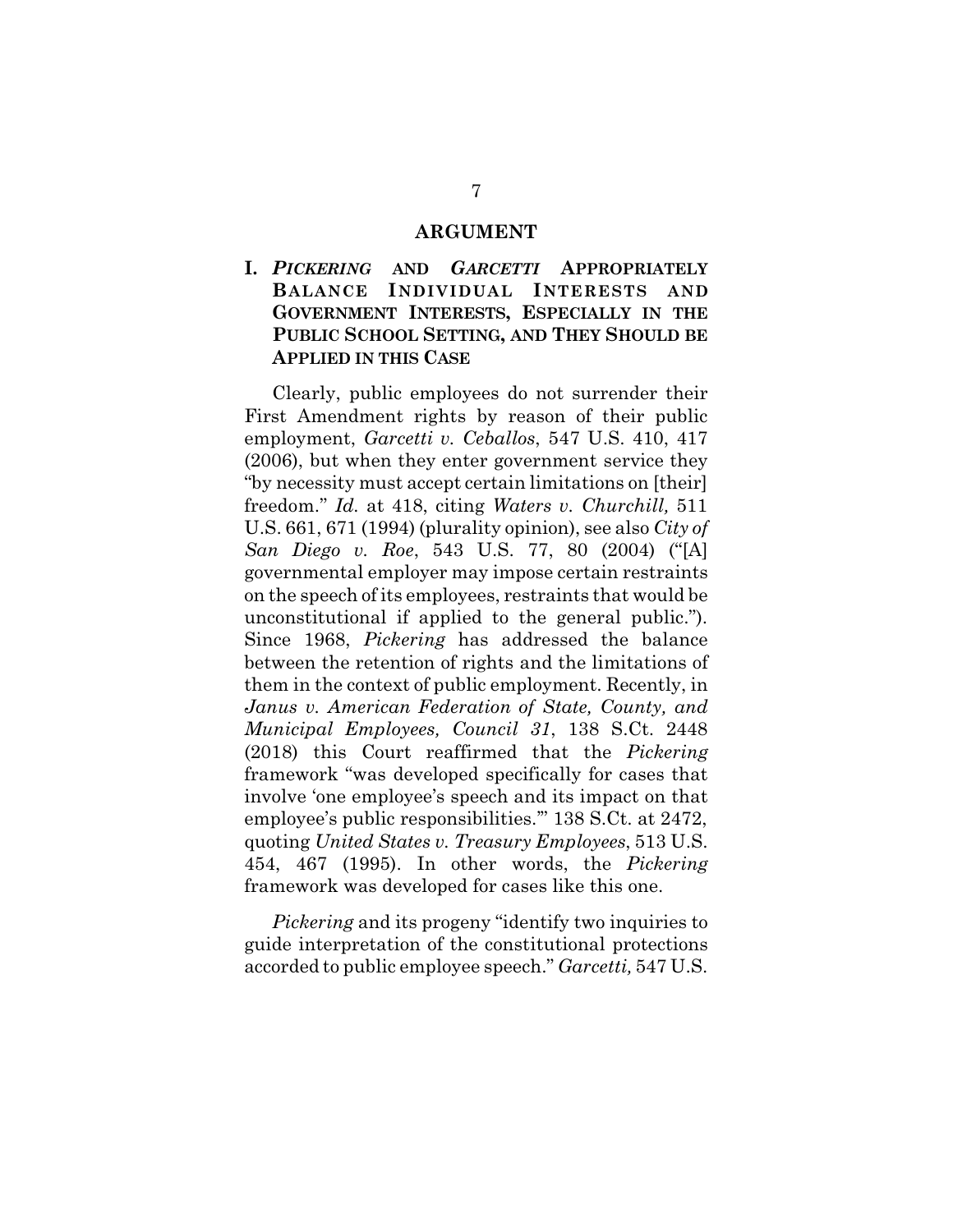at 418. First, the employee must establish that the conduct was undertaken not as an employee but as a citizen, on a matter of public concern. *Id.* at 418, citing *Pickering,* 391 U.S. at 568. If the former, "the employee has no First Amendment cause of action based on his or her employer's reaction to the speech." *Id.* at 418, citing *Connick v. Myers*, 461 U.S. 138, 147 (1983). If the latter, "the possibility of a First Amendment claim arises," and "[t]he question becomes whether the relevant government entity had an adequate justification for treating the employee differently from any other member of the general public." *Id.* at 418, citing *Pickering,* 391 U.S. at 568. "A government entity has broader discretion to restrict speech when it acts in its role as employer — the restrictions it imposes must be directed at speech that has some potential to affect the entity's operations," *id.* at 418, but an employer need not wait until "disruption of the office and the destruction of working relationships is manifest before taking action." *Connick,* 461 U.S. at 152. The analysis "requires a fact-sensitive and deferential weighing of the government's legitimate interests." *Board of County Com'rs, Wabaunsee County v. Umbehr*, 518 U.S. 668, 677. Factors to be considered include the government's "presumably weighty" interests in workplace effectiveness and efficiency, in discipline by superiors and harmony among co-workers, in positive working relationships, in the unimpeded performance of the employee's duties, and in promoting the regular mission and operation of the enterprise. *Connick¸* 461 U.S. at 150-154. Also relevant is whether the speech was aired in an inappropriate time, place, or manner. *Id.* at 152-153.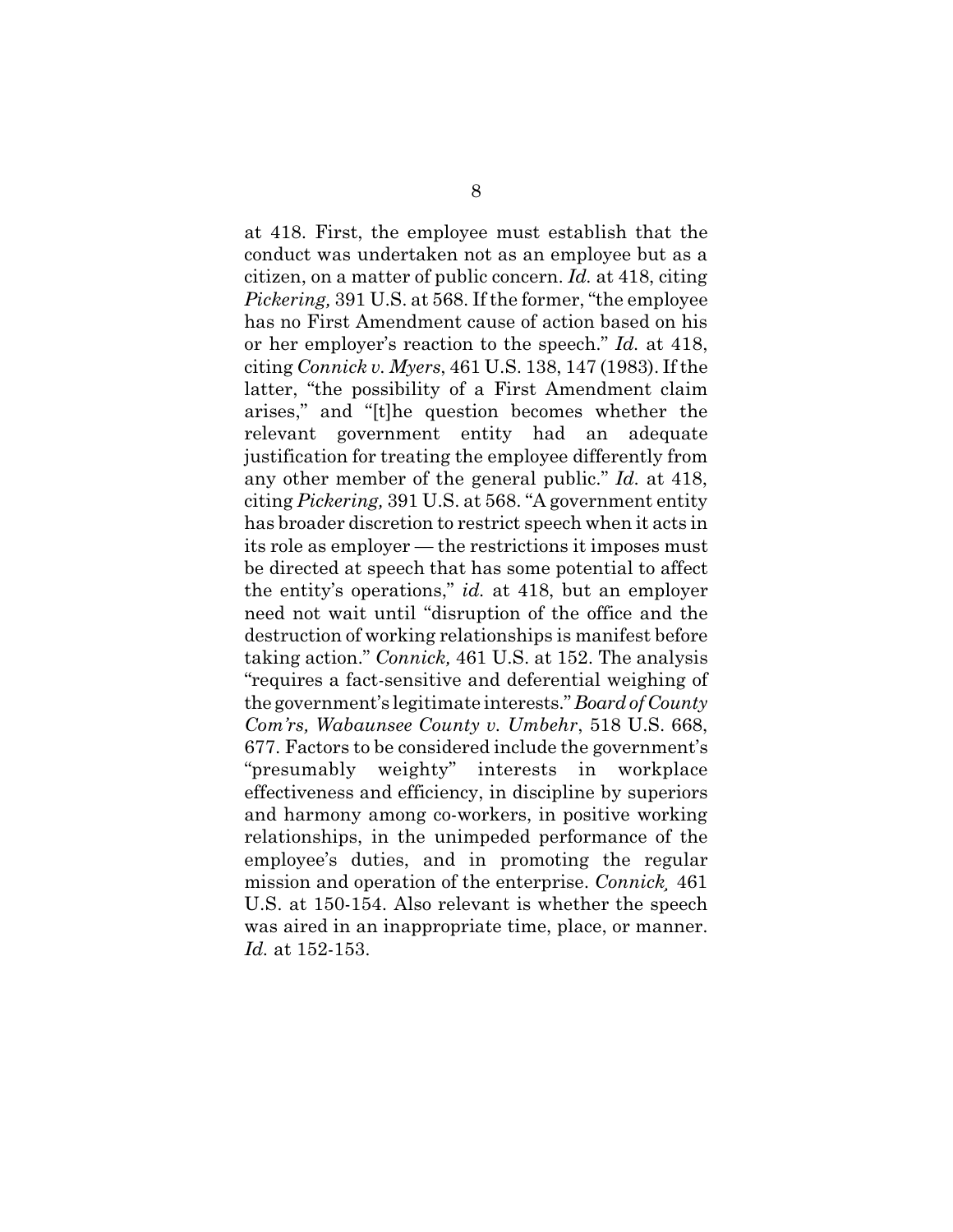The time-tested *Pickering* analysis has been applied by this Court since 1968, has been reaffirmed in *Janus* as the appropriate framework for cases that involve an employee's speech and its impact, and is a workable standard that should be maintained. It has been successfully and faithfully applied by lower courts in the context of religious speech by public employees. See, e.g. *Berry v. Department of Social Services* (9th Cir. 2006) 447 F.3d 642 (applying *Pickering*, "we conclude that the Department has successfully navigated between the Scylla of not respecting its employee's right to the free exercise of his religion and the Charybdis of violating the Establishment Clause of the First Amendment by appearing to endorse religion); *Tucker v. State of Cal. Dept. of Ed.* (9th Cir. 1996) 97 F.3d 1204 (applying *Pickering*, concluding the state has a legitimate interest in avoiding the appearance of supporting religion and in furthering the efficiency of the workplace, but on the facts of the case the state interests were insufficient to support a ban on religious advocacy and on the posting of religious materials); *Knight v. Connecticut* (2nd Cir. 2001) 275 F.3d 156 (applying *Pickering*, and concluding that the state showed that permitting religious speech when working with clients was and would continue to be disruptive, the disruption outweighed the employees' free speech interests, and the employees' jobs required a great deal of public contact thus giving the state a significant interest in regulating speech related to that contact). School officials are not judges and are not typically constitutional scholars, but the *Pickering* test empowers and obligates them to do what District officials did in this case — respecting and balancing the rights of employees, including by seeking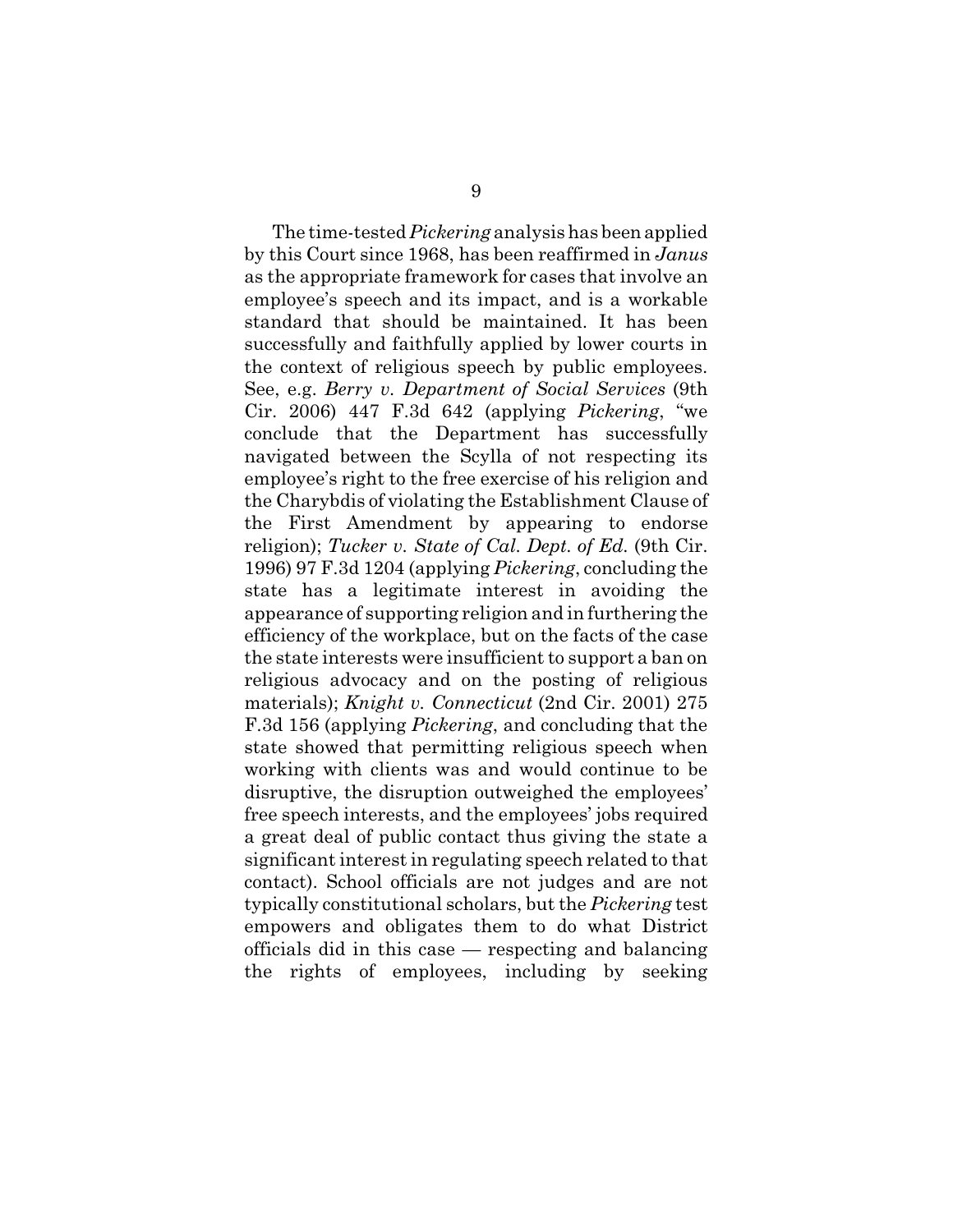accommodations in good faith, with its interests in promoting its educational mission, the safety and rights of its students, the efficiency of its public services and events, in avoiding the appearance of endorsement of a particular religious message, and in maintaining a closed forum for expressive activity.

Kennedy offers a single, passing citation to *Pickering* (Br. 26), does not cite *Connick*, and relies on *Garcetti* solely to argue that he was acting as a private citizen while on duty and with students in his presence and zone of supervisorial responsibility. *Amici* urge this Court to reject that approach, and to reaffirm its pronouncement in *Janus,* that *Pickering* and its progeny — and *both* prongs of *Pickering* and its progeny — govern this case and others like it.

# **II. APPLYING** *PICKERING* **AND** *GARCETTI* **IN THIS CASE, THE NINTH CIRCUIT DECISION SHOULD BE AFFIRMED**

# **A. In this Case, Kennedy Spoke as an Employee, and Kennedy's Application of** *Garcetti* **is Overly Narrow and Unworkable Especially in a Public School Context**

*Garcetti* teaches that "the proper inquiry" into whether a public employee speaks as an employee or a private citizen is "a practical one." 547 U.S. at 424. Courts should not rely mechanically on formal or written job descriptions, which "often bear little resemblance to the duties an employee actually is expected to perform." *Id.* at 424–25. "Many employees, in both the public and private sectors, are paid to write or speak for the purpose of furthering the interests of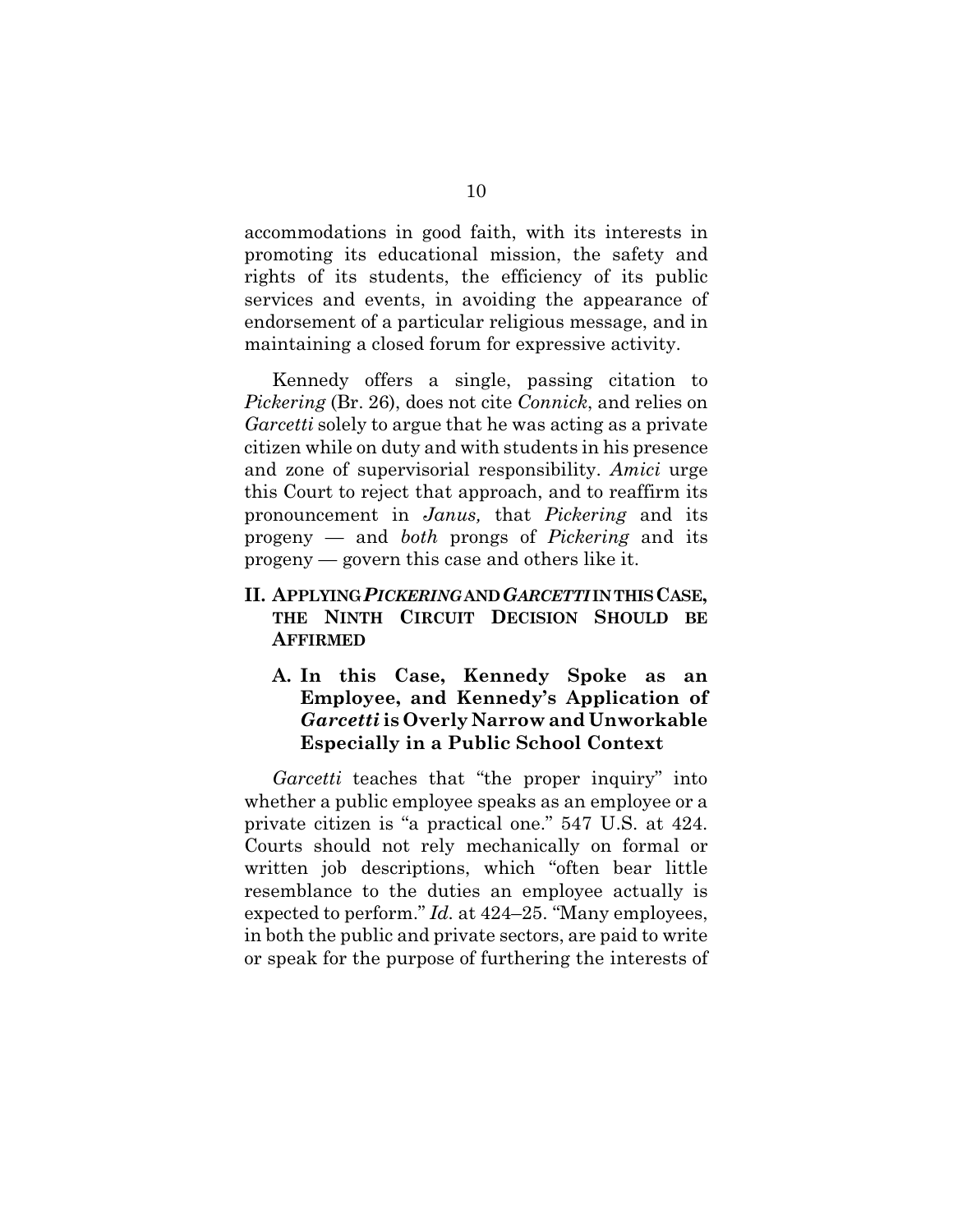their employers," and "in general when public employees are performing their job duties, their speech may be controlled by their employer." *Janus,* 138 S.Ct. at 2474. "Restricting speech that owes its existence to a public employee's professional responsibilities does not infringe any liberties the employee might have enjoyed as a private citizen. It simply reflects the exercise of employer control over what the employer itself has commissioned or created." *Garcetti,* 547 U.S. at 421-422.

Here, importantly, this proper, practical inquiry necessarily includes the fact that the speech at issue is praying *with students*. In his deposition, Kennedy confirmed this:

Q. Is there anything in Exhibit 10 [his counsel's letter] that says you are going to stop praying with students?

A. No, there is nothing that says that specifically. Q. So where it says in the last paragraph, "Coach Kennedy will continue his practice," do you understand that that is saying that you will continue your practice of praying with students if the students come around you?

A. I wasn't going to stop my prayer because there was kids around me.

Q. So is that a yes, sir?

A. I — I'm sorry, one more time, could you just? MR. TIERNEY: Could you read that question back, please?

(The record was read back by the reporter.) A. Yes.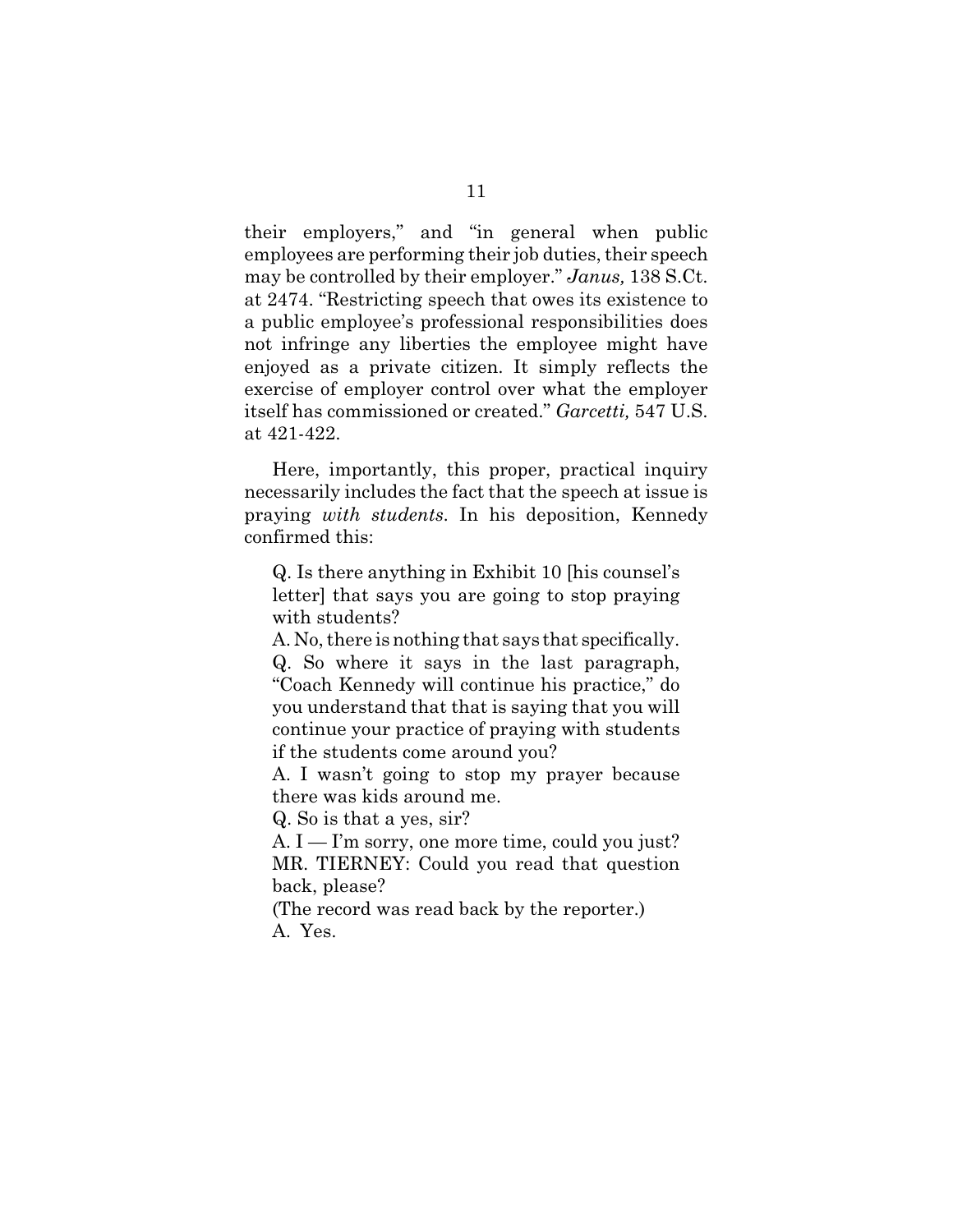Kennedy confirmed that between the receipt of direction from the District in September, 2015, and his counsel's announcement that he would return to his previous practice of praying with students about a month later, he prayed privately after several games without students and without resistance from the District. The record as a whole thus makes it clear that even Kennedy acknowledges a distinction between private personal prayer and that "praying with students" is what had happened before the District issued any directives to Kennedy, what Kennedy planned to continue, and what occurred after Kennedy (through counsel) informed the District that he was reinstating his previous practice. Thus, the relevant question here is whether an on-duty football coach praying with students at midfield immediately following a game, and inviting community members and elected officials to join in that prayer is speech as a government employee, or whether that speech can be considered purely private.

In the Equal Access Act, protecting public school student Free Exercise rights related to student clubs and access to public forums created by school districts, Congress addressed the issue of employee prayer with students by requiring that "employees or agents of the school or government are present at religious meetings only in a nonparticipatory capacity." 20 U.S. Code § 4071(c)(3). Indeed, this Court has repeatedly and correctly reinforced that public schools have a "custodial and tutelary responsibility for children" that cannot be artificially limited to delivering instruction and coaching during practice and while time remains on the game clock. *Vernonia Sch. Dist. 47J v. Acton*,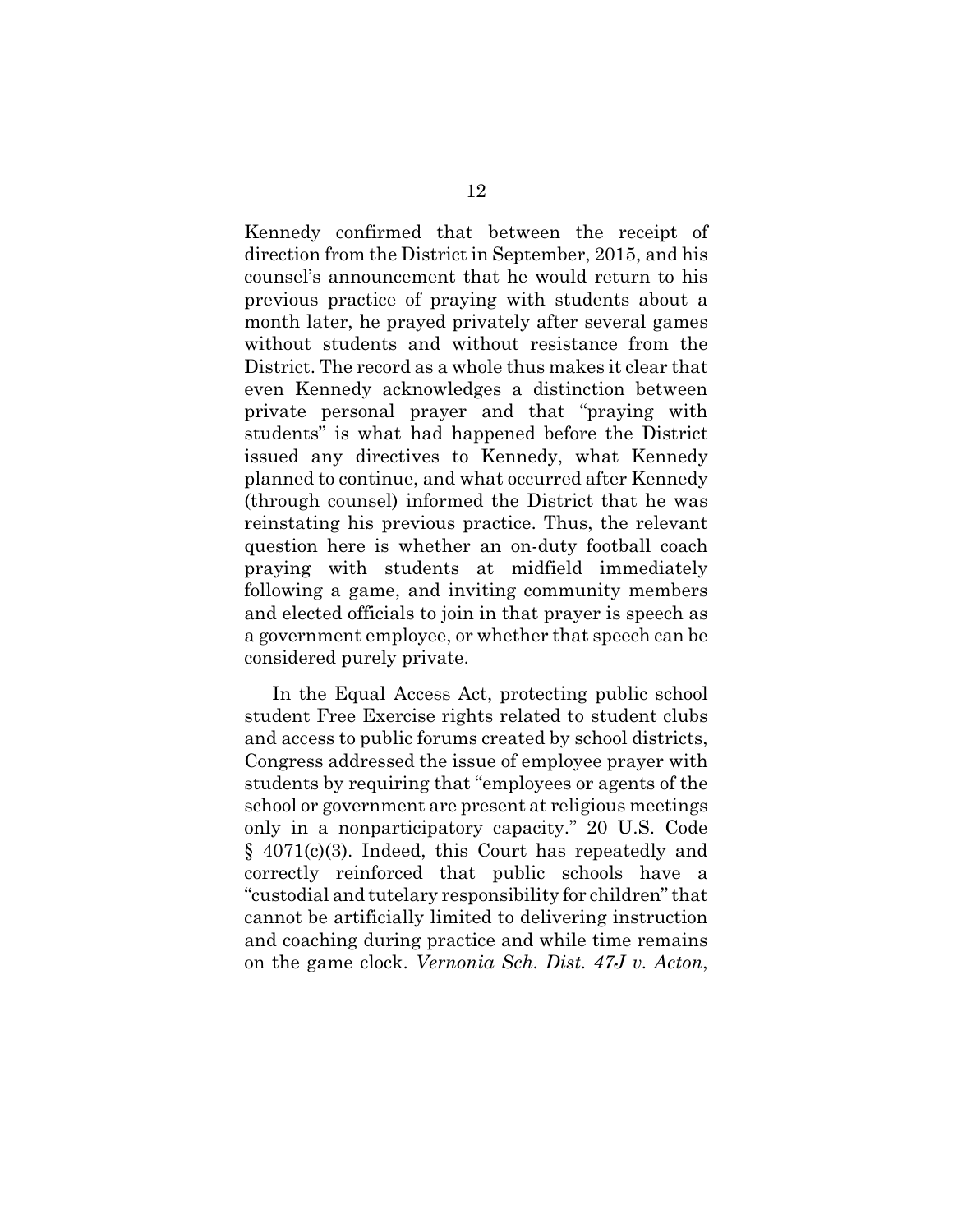515 U.S. 646, 656 (1995); *Bd. of Educ. v. Earls*, 536 U.S. 822, 829–30 (2002). The Court has been properly sensitive to the impact of religious expression by public school teachers and coaches because of their position of authority and the influence they have on students, and because public school attendance is compulsory. *Edwards v. Aguillard*, 482 U.S. 578, 584 (1987). This Court has also acknowledged, correctly, that students are more susceptible to peer pressure and coercion with regard to religion. *Lee v. Weisman*, 505 U.S. 577, 592 (1992). This is the standard that defines the boundaries within which public schools operate with respect to religious expression.

Against this backdrop, *amici* contend that in this case, on these facts, Kennedy was acting as a public school coach when praying with students. Kennedy announces he is not asserting that "*everything* teachers or coaches do or say within the public schools is beyond their employer's reach," Br. 25, emphasis in original, but he proceeds to imply that there is literally no control over public school employee speech unless the employee is engaging in the narrow, core duty of the job description — when the classroom teacher is instructing students in organic chemistry, or when the athletic coach is coaching players, calling plays, or giving halftime talks. Br. 26-27. Not only does this defy this Court's rulings in *Vernonia* and *Earls*, but if the job description of a teacher on a public school campus addressed only classroom instruction, or the job description of a coach addressed only communication during practice, games, pre- and post-game speeches, and halftime instruction, these descriptions would "bear little resemblance to the duties an employee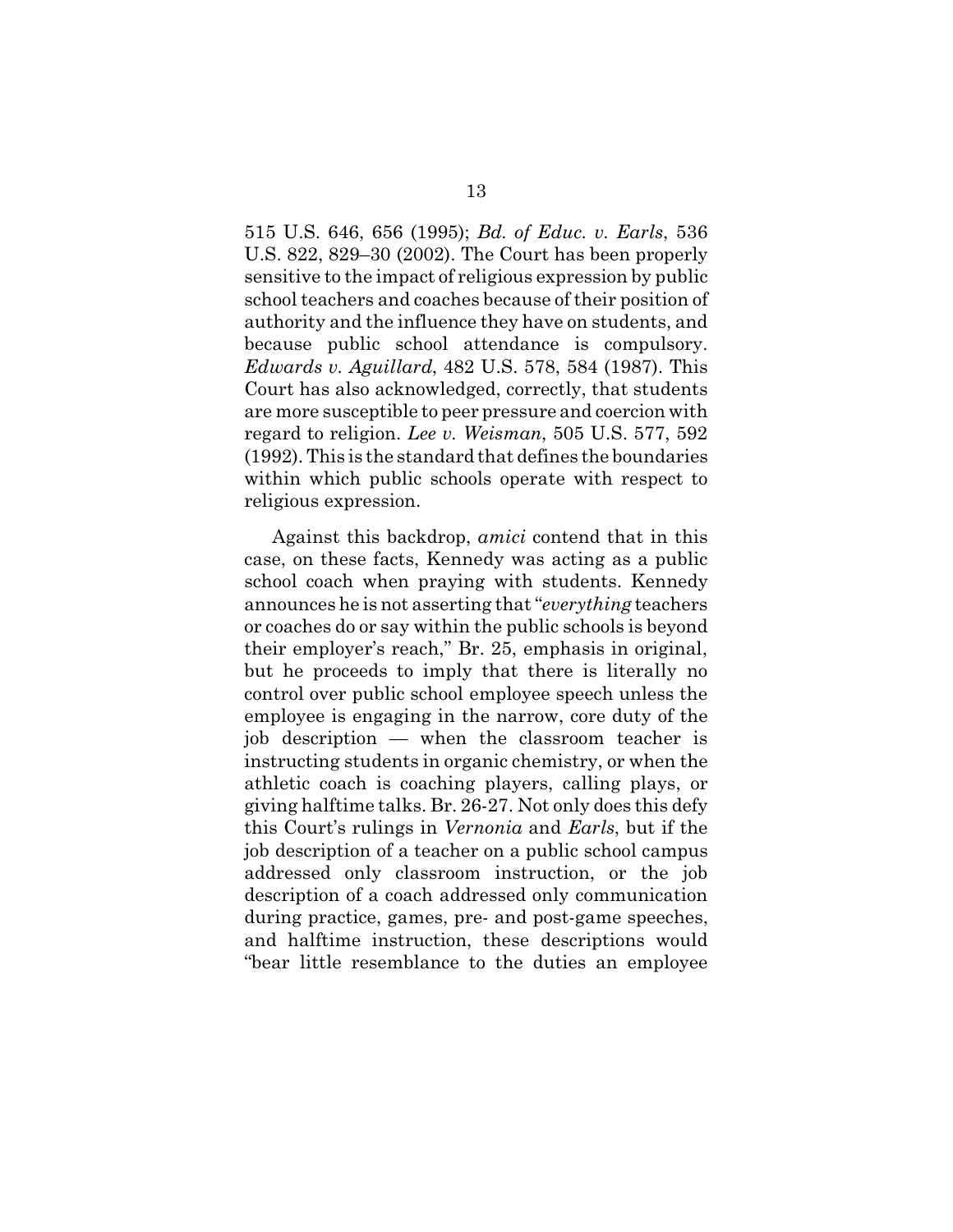actually is expected to perform." *Garcetti*, 547 U.S. at 424-425. Kennedy himself admits as much.

### **B. In this Case, the Balance of Interests Tip in the District's Favor**

## **1. The District's Actions Were Justified by the Legitimate Governmental Interests it Sought to Protect and Advance**

Even if one adopts the position that Kennedy's onfield actions were that of a private citizen on a matter of public concern, *amici* contends that applying the extensive factual record in this case to the "practical inquiry" of the second prong of the *Pickering* analysis leads to the conclusion that the District's actions were reasonable and warranted. The District's thorough discussion of its "interest in the effective and efficient fulfillment of its responsibilities to the public," which warrants "full consideration" by this Court, need not be reiterated here. *Connick*, 461 U.S. at 150-151. *Amici* focus here, and urge the Court in this context to acknowledge and apply what it has already acknowledged and applied previously, on two additional and important considerations for public school officials and districts.

First, the "practical inquiry" into the District's interests and obligations, and into the actions the District took to address the actual circumstances it faced, should include what Kennedy and his counsel refused to do — to engage in the good faith, interactive process required of both employers *and* employees under Title VII of the Civil Rights Act of 1964. The Equal Employment Opportunity Commission (EEOC)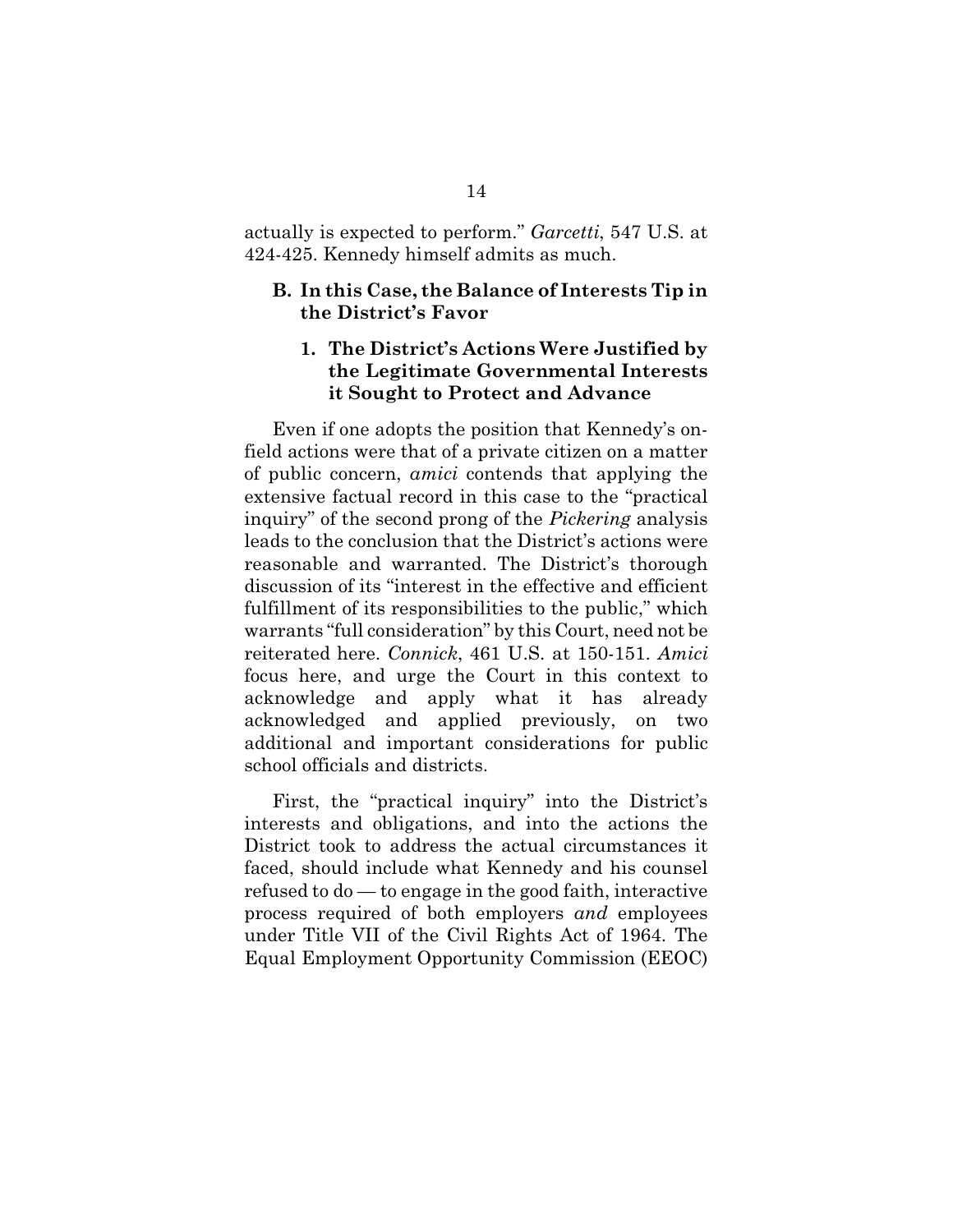describes this legal and practical, mutual obligation in its Compliance Manual:

Both the employer and the employee have roles to play in resolving an accommodation request. In addition to placing the employer on notice of the need for accommodation, the employee should cooperate with the employer's efforts to determine whether a reasonable accommodation can be granted. Once the employer becomes aware of the employee's religious conflict, the employer should obtain promptly whatever additional information is needed to determine whether a reasonable accommodation is available without posing an undue hardship on the operation of the employer's business. This typically involves the employer and employee mutually sharing information necessary to process the accommodation request. Employer employee cooperation and flexibility are key to the search for a reasonable accommodation. If the accommodation solution is not immediately apparent, the employer should discuss the request with the employee to determine what accommodations might be effective. If the employer requests additional information reasonably needed to evaluate the request, the employee should provide it.

EEOC Compliance Manual, Section 12-IV(A)(2) (Discussion of Request).<sup>2</sup> Although the Court has noted that EEOC guidelines are accorded less weight than

<sup>&</sup>lt;sup>2</sup> https://perma.cc/UE8Y-EATY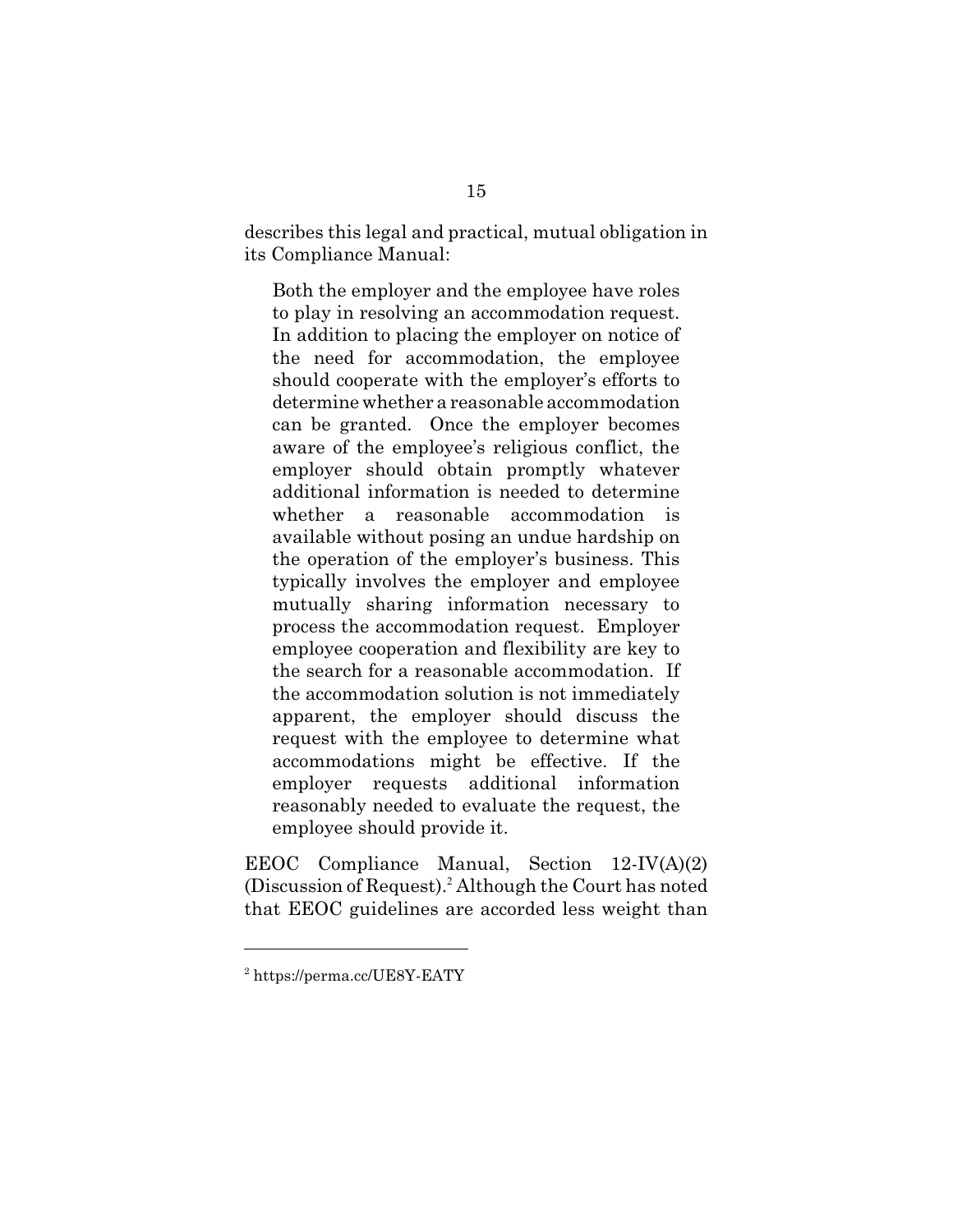administrative regulations declared by Congress to have the force of law, *General Electric Co. v. Gilbert,* 429 U.S. 125, this Court has reinforced the EEOC guidance and the obligation to cooperate in good faith. *Ansonia Bd. of Educ. v. Philbrook,* 479 U.S. 60, 69 (1986) ("[B]ilateral cooperation is appropriate in the search for an acceptable reconciliation of the needs of the employee's religion and the exigencies of the employer's business."). Indeed, in *Ansonia* the Court confirmed that an employer meets its obligation to reasonably accommodate an employee's religious observance or practice under Title VII once it demonstrates that it has offered a reasonable accommodation to the employee, and that an employer does not have to demonstrate undue hardship related to other potential accommodations:

Under the approach articulated by the Court of Appeals, however, the employee is given every incentive to hold out for the most beneficial accommodation, despite the fact that an employer offers a reasonable resolution of the conflict. This approach, we think, conflicts with both the language of the statute and the views that led to its enactment. We accordingly hold that an employer has met its obligation under [Title VII] when it demonstrates that it has offered a reasonable accommodation to the employee.

*Id.* at 69. *Amici* contend that the District offered more than one reasonable resolution, including a resolution that was implemented in mid-September, 2015, and under which Kennedy prayed after multiple games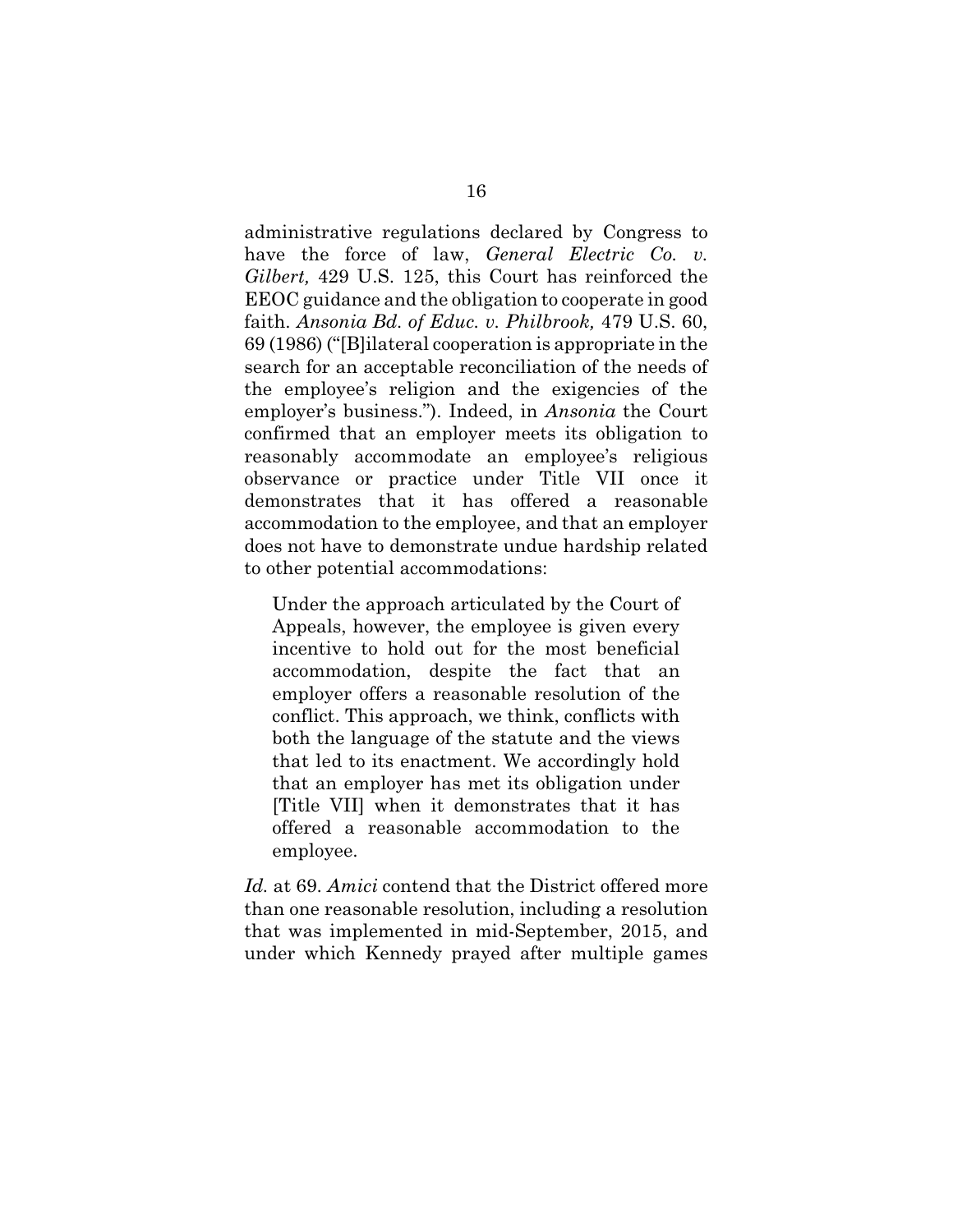until he demanded through counsel to return to his pre-September practice of praying with students and refused to discuss any other option. The record is clear that the District adhered to both established precedent and to EEOC guidance and accommodated Kennedy so he could engage in private, personal prayer. At minimum, *amici* urge this Court to reinforce that public employees seeking workplace accommodation of their religious beliefs and practices cannot simply demand a specific accommodation and refuse to discuss in good faith "the exigencies of the employer's business."

Second, *amici* urge the Court to resist the temptation, urged by Kennedy but unsupported by the record, to assume that the District's ultimate decisions were *because* Kennedy's activity was religious. The District in this case demonstrated, repeatedly, the *opposite* of hostility to Kennedy's religious beliefs and desire to pray after games, and it cannot be said that coaches checking cell phones or greeting family members in the stands, for example, were part of or contributed to the actual circumstances that are relevant to the second prong of the *Pickering* analysis. Given the facts in the record, after offering multiple accommodations, it was reasonable for the District to take action regarding Kennedy's "defiant" and "unyielding stance," and the record supports the conclusions that the same would have occurred had his insistence been that he be allowed to engage in other activity that similarly impacted workplace effectiveness and efficiency, discipline by superiors and harmony among co-workers, positive working relationships, the unimpeded performance of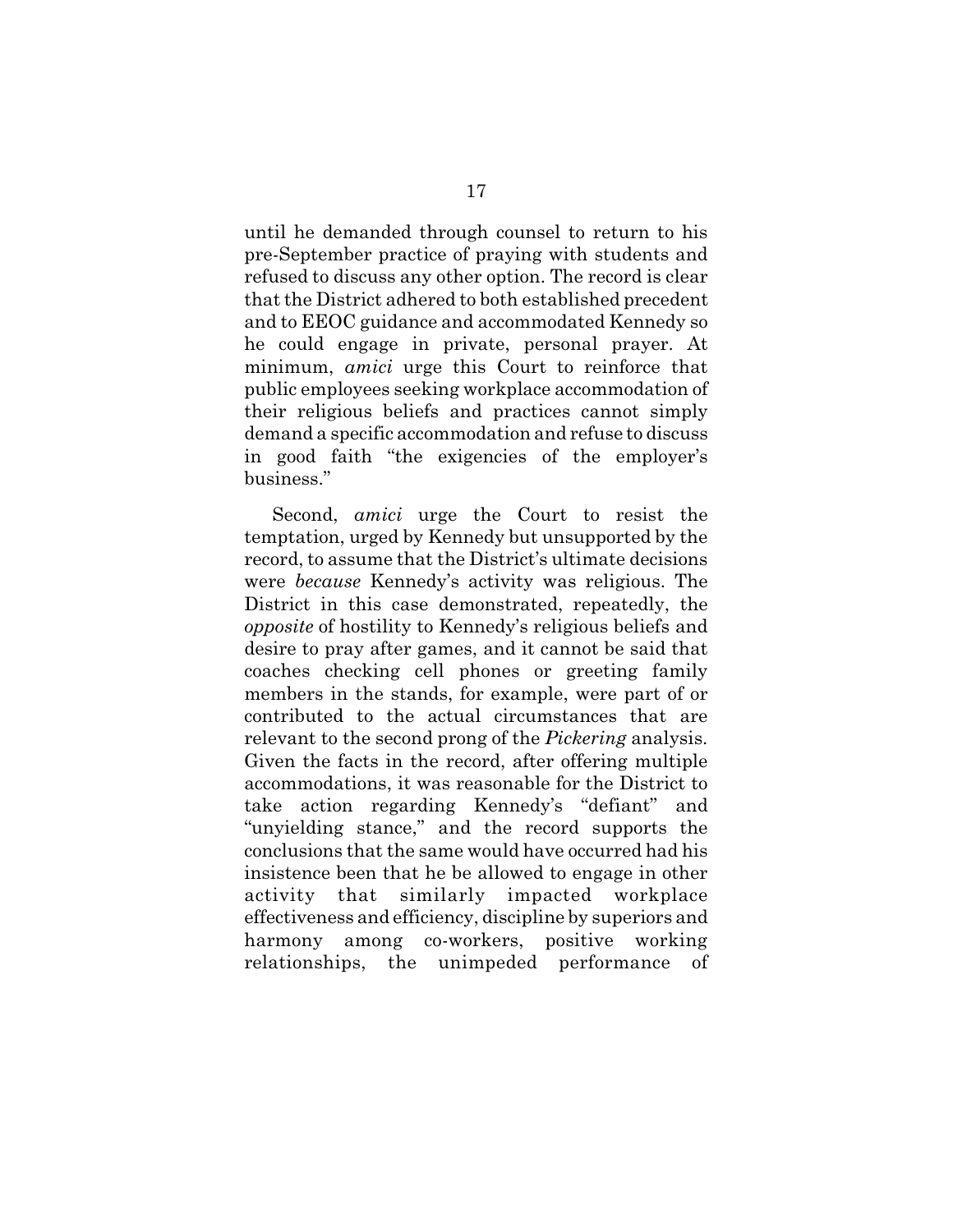employees' duties, and the promotion of the District's mission and operation.

## **2. A Rule That a Disclaimer by a Public School District Cures any Establishment Clause Concerns Would be Unworkable and Ineffective**

Finally, *amici* support the District's opposition to Kennedy's assertion that a disclaimer by a school district would suffice to essentially negate the need to conduct the balancing test in the second prong of the *Pickering* framework, or at least the Establishment Clause element of it. Schools cannot escape their duty of care and responsibility to students by disavowing the words and actions of their employees. Allowing the activity to continue with a simple disclaimer in this case would likely have intensified the demands for access to the post-game forum and would have neither addressed nor negated the very real potential of students being impacted by the coach engaging in the conduct on school grounds at a school-sponsored event. Two additional reasons render unconvincing Kennedy's claim that a disclaimer would negate any Establishment Clause, operational, or governmental interest concerns present in the second prong of the *Pickering* analysis.

First, the cases cited and relied on related to disclaimers are factually and substantively distinct. This is not a case related to student speech, *Rosenberger v. Rector & Visitors*, 515 U.S. 819 (1995), *Lamb's Chapel v. Ctr. Moriches Union Free Sch. Dist.*, 508 U.S. 384 (1993), or access to an open forum on public school property that is open to other expressive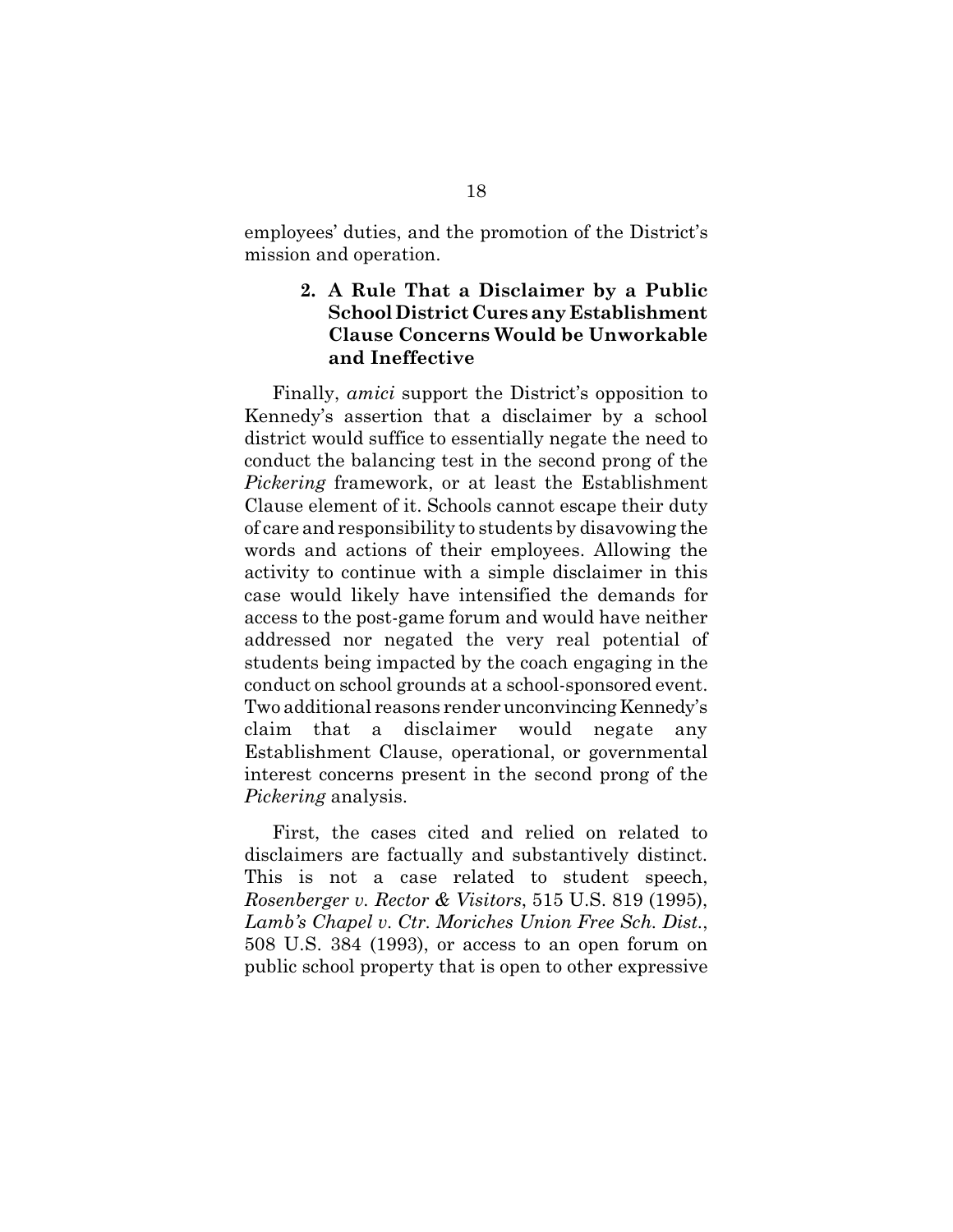activity, *Good News Club v. Milford Cent. School*, 533 U.S. 98 (2001), *Widmar v. Vincent*, 454 U.S. 263 (1981), or access to other government property that has been opened to the public for speech. *Capitol Square Review and Advisory Bd. v. Pinette*, 515 U.S. 753 (1995). As Kennedy concedes, this "long line of this Court's cases" relates to "times and places where [the government entity] would permit the speaker to engage in other forms of activity or expression," not the case here, and they do not involve speech by teachers and coaches in the presence of students, their younger siblings, and others from the community. Br. 38-39. The Court has confirmed:

Families entrust public schools with the education of their children, but condition their trust on the understanding that the classroom will not purposely be used to advance religious views that may conflict with the private beliefs of the student and his or her family. Students in such institutions are impressionable and their attendance is involuntary. The State exerts great authority and coercive power through mandatory attendance requirements, and because of the students' emulation of teachers as role models and the children's susceptibility to peer pressure.

*Edwards*, 482 U.S. at 584 (citations omitted). There is a substantive difference between a governmental entity disclaiming speech by non-employees — by students, unaffiliated organizations in an open forum, etc. — and an entity disclaiming speech by an employee, *especially* when that employee is a teacher or coach in the midst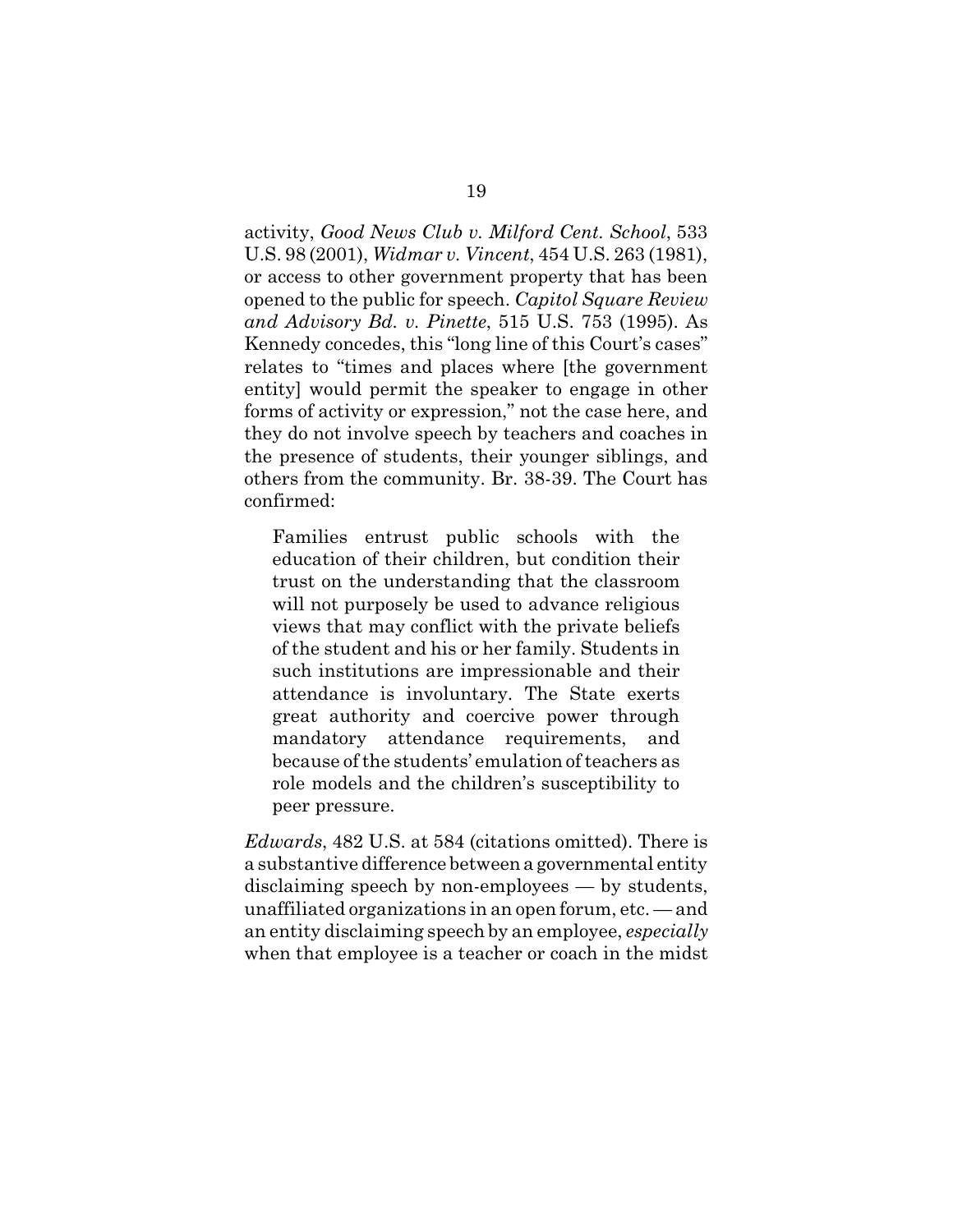of impressionable students and (in this case) younger fans watching from the stands, who are all susceptible to peer pressure and see teachers and coaches (correctly so) as role models.

Second, and similarly, expanding the proposition that "schools do not endorse everything they fail to censor" to a rule or expectation that school districts can avoid controversy or litigation by simply disclaiming any connection to or endorsement of employee speech or religious exercise is offered by Kennedy devoid of context. It might be an easier argument in a case involving high school students only, but it raises the issue of how a disclaimer is distributed, how widely it is known, and its true effect. What, for example, would a disclaimer mean to elementary school students witnessing a teacher supervising recess taking a knee and praying when the bell rings to end recess and send students back to their classroom? And, in this case, can it really be said that a formal disclaimer would have satisfied those who perceived endorsement by the District, or that it would have satisfied the Satanic group and others demanding equal access to the field? A disclaimer from the District that Kennedy's activity was not endorsed by the District would not assuage the fears of students and their parents who felt compelled to participate. The superintendent of a school district or the president of its school board do not determine the starting lineup or select team captains, the coaches do, and it cannot be reasonably questioned that coaches, through their words and actions, have a tremendous influence on the young people they coach. Thankfully, and not surprisingly, the influence is typically positive, see, e.g. What Sport Means in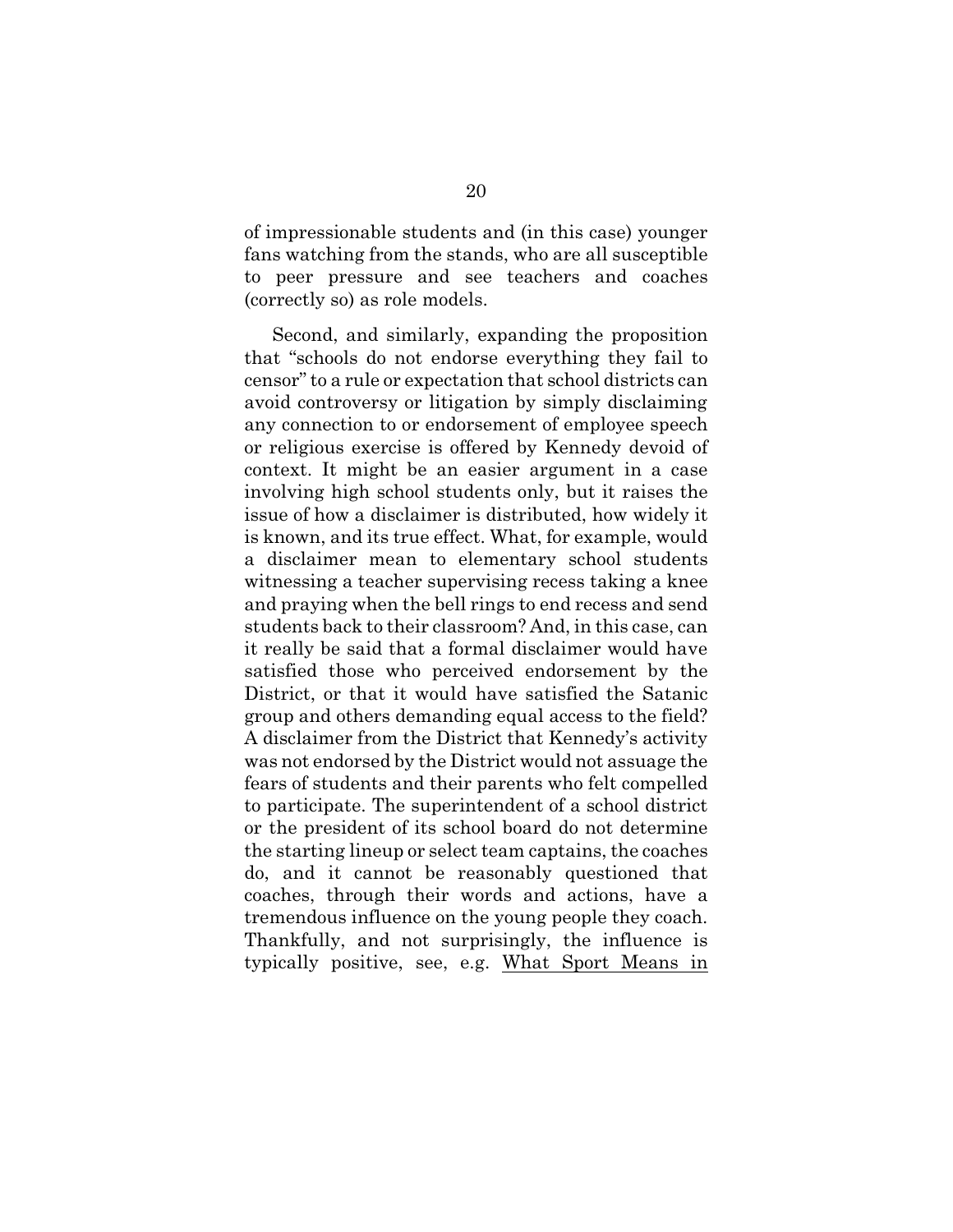America: A Study of Sport's Role in Society, U.S. Anti-Doping Agency (2011),<sup>3</sup> but the direct influence cannot be discounted. Some students in this case felt pressured in relation to their role and status on the team, and undoubtedly students in other circumstances feel pressure to conform to a coach's view of what the coach believes will "help[] these kids be better people." Context matters, and when a teacher or coach speaks or acts on campus or at a school-sponsored activity it carries more weight and impact than when a superintendent or principal issues a disclaimer.

This Court has held that a school must retain the authority to refuse "to associate the school with any position other than neutrality on matters of political controversy," even in instances of *student* expression, *Hazelwood School Dist. v. Kuhlmeier*, 484 U.S. 260, 272 (1988), and the record in this case does not support the proposition that a disclaimer would have ended the controversy or even altered the very real circumstances the District faced above and beyond the Establishment Clause issue.

#### **CONCLUSION**

For the foregoing reasons, this Court should reaffirm the *Pickering* framework in public employee speech cases, and affirm the decision of the Ninth Circuit Court of Appeals.

<sup>&</sup>lt;sup>3</sup> https://perma.cc/66HL-5A7N ("Among all audiences surveyed, coaches rank as the #1 positive influence on today's youth, according to the majority of respondents. This makes coaches, perhaps even more so than parents and teachers, the guardians of youth sport."),